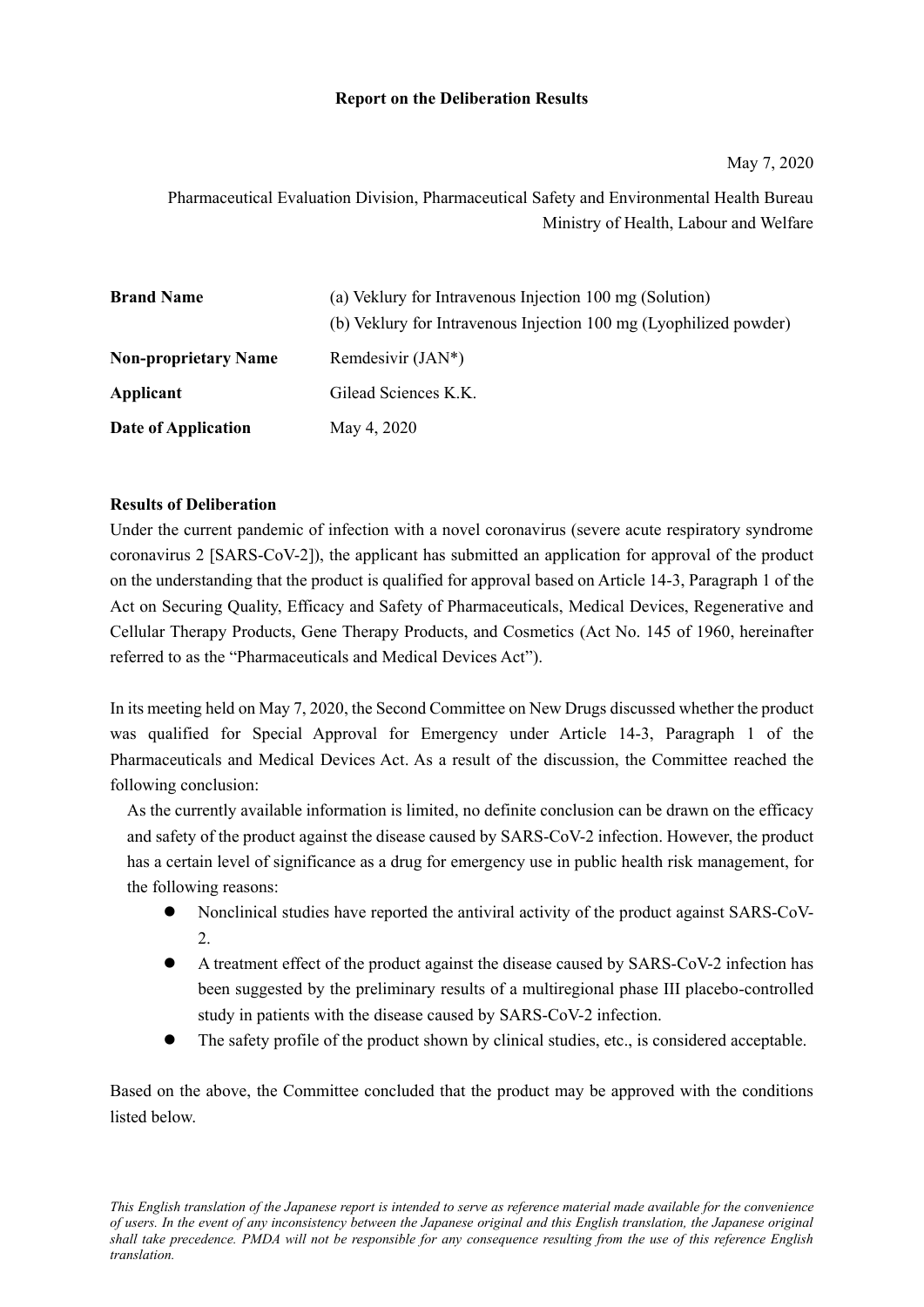The product is not classified as a biological product or a specified biological product. The reexamination period is 8 years. The drug substance is classified as a powerful drug.

## **Approval Conditions**

- (1) The applicant is required to develop and appropriately implement a risk management plan.
- (2) The product is granted Special Approval for Emergency, in accordance with the provisions in Article 14-3, Paragraph 1 of the Pharmaceuticals and Medical Devices Act. There is extremely limited clinical experience with the product. Therefore, after the market launch, the applicant is required to promptly collect the efficacy and safety data of the product (e.g., adverse drug reaction information) from all patients treated with the product, wherever possible, until data are gathered from a certain number of patients, and to take necessary actions to ensure the proper use of the product. The applicant is also required to periodically report the information obtained.
- (3) The applicant is required to take actions necessary for the proper use of the product, based on the results of an additional safety assessment of the product.
- (4) The applicant is required to take actions so that the updated efficacy and safety information on the product is easily accessible to healthcare professionals.
- (5) The applicant is required to request that physicians administer the product only to patients considered eligible for treatment with the product who, or whose legally acceptable representatives, have been provided with the efficacy and safety information of the product in written form, and who have provided written informed consent before the treatment.
- (6) Under Article 41 of the Ministerial Ordinance for Enforcement of the Pharmaceuticals and Medical Devices Act (Ministry of Health and Welfare [MHW] Ordinance No.1 of 1961), the grace period for data submission is 9 months after the approval. The applicant is required to submit results of the currently ongoing clinical studies at the earliest convenience when they become available. The applicant is also required to submit other data to Pharmaceuticals and Medical Devices Agency (PMDA) at the latest within 9 months after the approval. If newly submitted data, etc., necessitate any change in the approved product information, a change in the approved product information may be ordered in accordance with the provision in Article 74-2, Paragraph 3 of the Pharmaceuticals and Medical Devices Act.

*\*Japanese Accepted Name (modified INN)*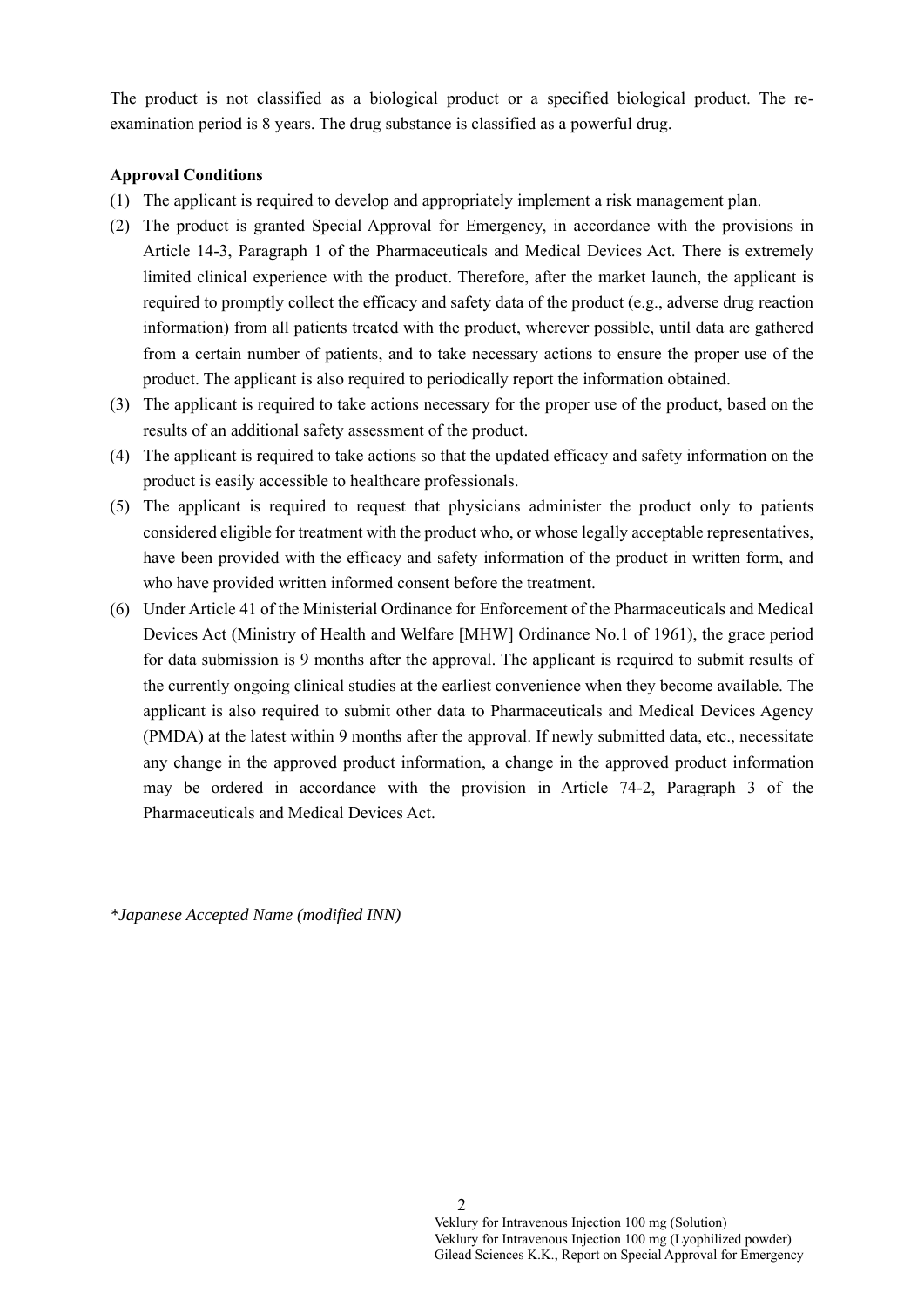## **Report on Special Approval for Emergency**

May 5, 2020 Pharmaceuticals and Medical Devices Agency

The following is an outline of the document prepared by Pharmaceuticals and Medical Devices Agency (PMDA) on the following pharmaceutical product submitted for marketing approval.

| <b>Brand Name</b><br>(a) Veklury for Intravenous Injection 100 mg (Solution) |                                                                                                                   |  |  |
|------------------------------------------------------------------------------|-------------------------------------------------------------------------------------------------------------------|--|--|
|                                                                              | (b) Veklury for Intravenous Injection 100 mg (Lyophilized powder)                                                 |  |  |
| <b>Non-proprietary Name</b>                                                  | Remdesivir                                                                                                        |  |  |
| Applicant                                                                    | Gilead Sciences K.K.                                                                                              |  |  |
| Date of Application                                                          | May 4, 2020                                                                                                       |  |  |
| <b>Dosage Form/Strength</b>                                                  | (a) Injectable solution: Each 20 mL vial contains 100 mg of remdesivir                                            |  |  |
|                                                                              | (b) Lyophilized powder for reconstitution for injection: Each vial<br>contains $105 \text{ mg}^{1}$ of remdesivir |  |  |
| <b>Application Classification</b>                                            | Prescription drug, (1) Drug with a new active ingredient                                                          |  |  |
| <b>Chemical Structure</b>                                                    |                                                                                                                   |  |  |



- Molecular formula:  $C_{27}H_{35}N_6O_8P$
- Molecular weight: 602.58
- Chemical name: 2-Ethylbutyl *N*-{(*S*)-[2-*C*-(4-aminopyrrolo[2,1-*f*][1,2,4]triazin-7-yl)-2,5 anhydro-D-altrononitril-6-*O*-yl]phenoxyphosphoryl}-L-alaninate

<sup>&</sup>lt;sup>1)</sup> Each vial contains an overfill of 5% of the labeled amount.

*This English translation of this Japanese report is intended to serve as reference material made available for the convenience of users. In the event of any inconsistency between the Japanese original and this English translation, the Japanese original shall take precedence. PMDA will not be responsible for any consequence resulting from the use of this reference English translation.*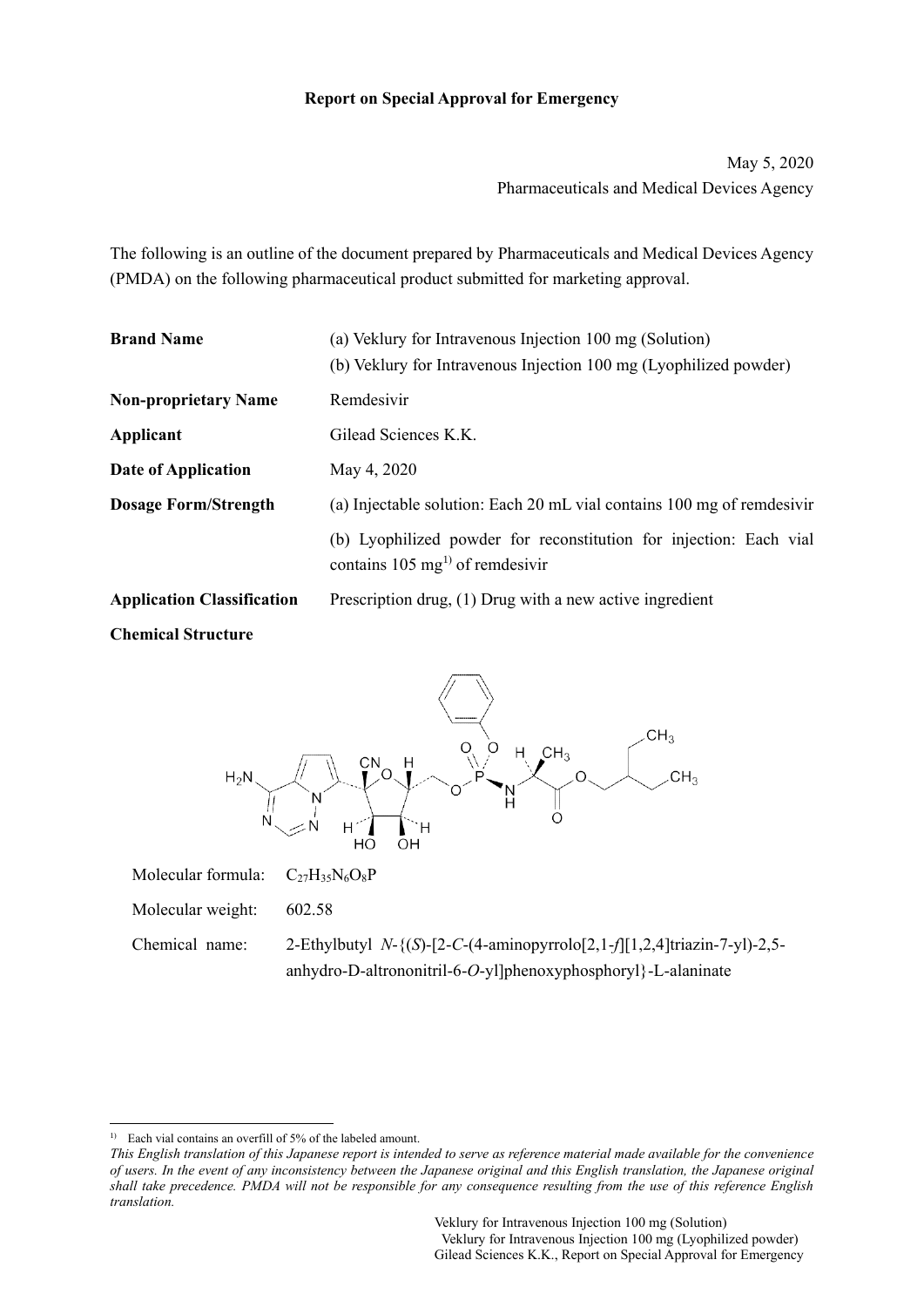### **Items Warranting Special Mention**

The product is handled as a product that requires approval from the Minister of Health, Labour and Welfare prescribed in Article 14, Paragraph 1 of the Pharmaceuticals and Medical Devices Act, pursuant to the provisions of Article 14-3, Paragraph 1 of the Act. Accordingly, the applicant submitted only data on clinical studies for the present application in accordance with Article 41 of the Ministerial Ordinance for Enforcement of the Pharmaceuticals and Medical Devices Act. Data on quality, nonclinical studies, etc. were not submitted. This report is a summary of the submitted data, and it is different from the review report describing the results of review.

This report was prepared based on the notification issued by the Director of the Pharmaceutical Evaluation Division, Pharmaceutical Safety and Environmental Health Bureau, Ministry of Health, Labour and Welfare (MHLW) (PSEHB/PED Notification No. 0423-9, dated April 23, 2020).

**Office in Charge Office of New Drug IV**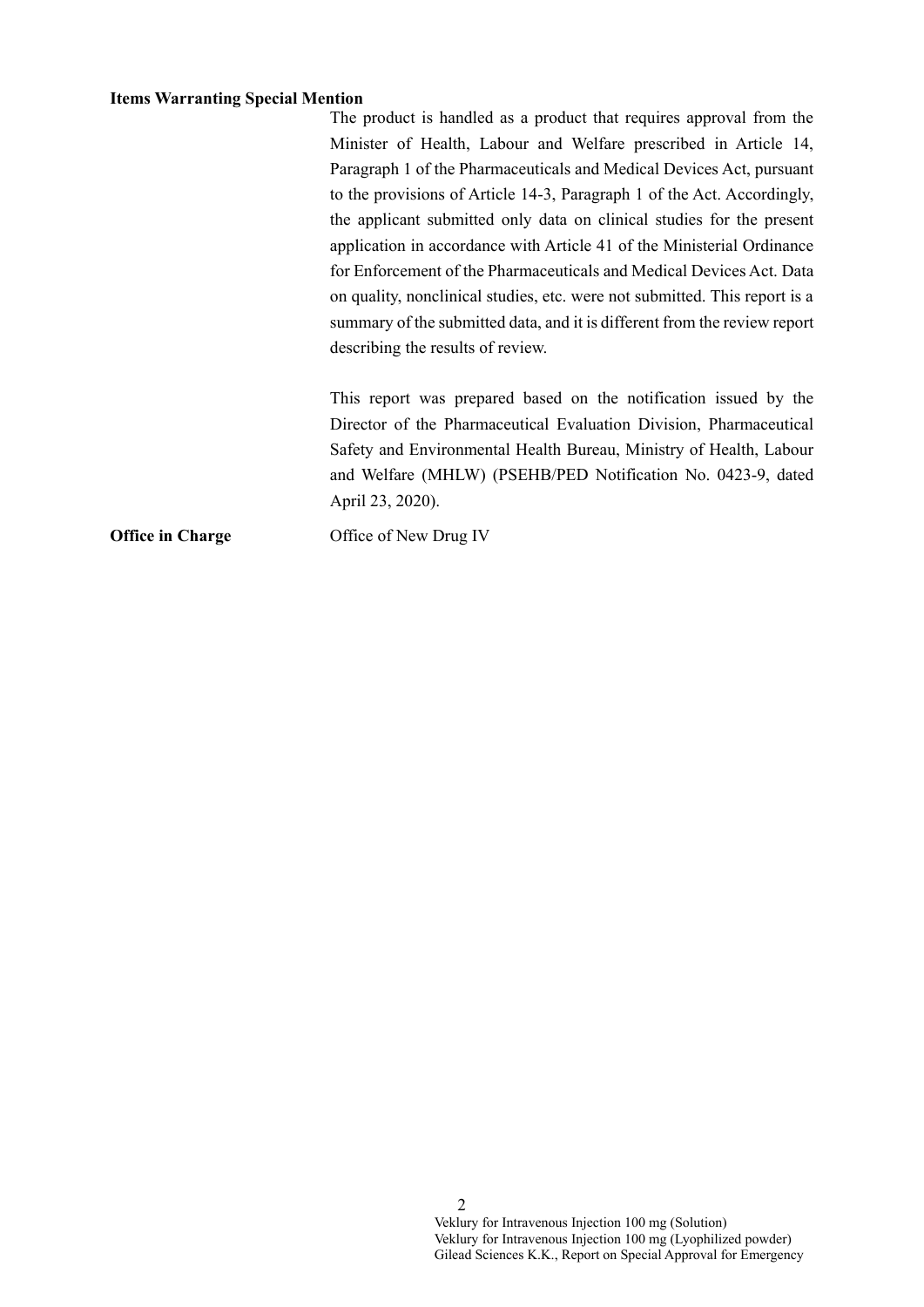## **Attachment**

### **Report on Special Approval for Emergency**

May 5, 2020

## **I. Product Submitted for Approval**

| <b>Brand Name</b>           | (a) Veklury for Intravenous Injection 100 mg (Solution)<br>(b) Veklury for Intravenous Injection 100 mg (Lyophilized powder)                                                                |
|-----------------------------|---------------------------------------------------------------------------------------------------------------------------------------------------------------------------------------------|
| <b>Non-proprietary Name</b> | Remdesivir                                                                                                                                                                                  |
| Applicant                   | Gilead Sciences K.K.                                                                                                                                                                        |
| Date of Application         | May 4, 2020                                                                                                                                                                                 |
| <b>Dosage Form/Strength</b> | (a) Injectable solution: Each 20 mL vial contains 100 mg of remdesivir<br>(b) Lyophilized powder for reconstitution for injection: Each vial<br>contains 105 mg <sup>2)</sup> of remdesivir |
| <b>Proposed Indication</b>  | Disease caused by SARS-CoV-2 infection (COVID-19)                                                                                                                                           |

### **Proposed Dosage and Administration**

The usual dosage for adults and children weighing  $\geq$ 40 kg is 200 mg of remdesivir infused intravenously on Day 1, followed by once-daily intravenous infusion of 100 mg from Day 2 onward. The usual dosage for children weighing <40 kg is 5 mg/kg of remdesivir infused intravenously on Day 1, followed by once-daily intravenous infusion of 2.5 mg/kg from Day 2 onward. The total duration of remdesivir therapy is ≤10 days.

## **Items Warranting Special Mention**

The product is handled as a product that meets the approval standards prescribed in Article 14, Paragraph 1 of the Pharmaceuticals and Medical Devices Act based on Article 14-3, Paragraph 1 of the Act. For the present application, the applicant submitted only limited data regarding clinical studies with the expectation that a certain grace period would be granted for submitting application data pursuant to Article 41 of the Ministerial Ordinance for Enforcement of the Pharmaceuticals and Medical Devices Act. Data on quality, nonclinical studies, etc. were not submitted.

<sup>2)</sup> Each vial contains an overfill of 5% of the labeled amount.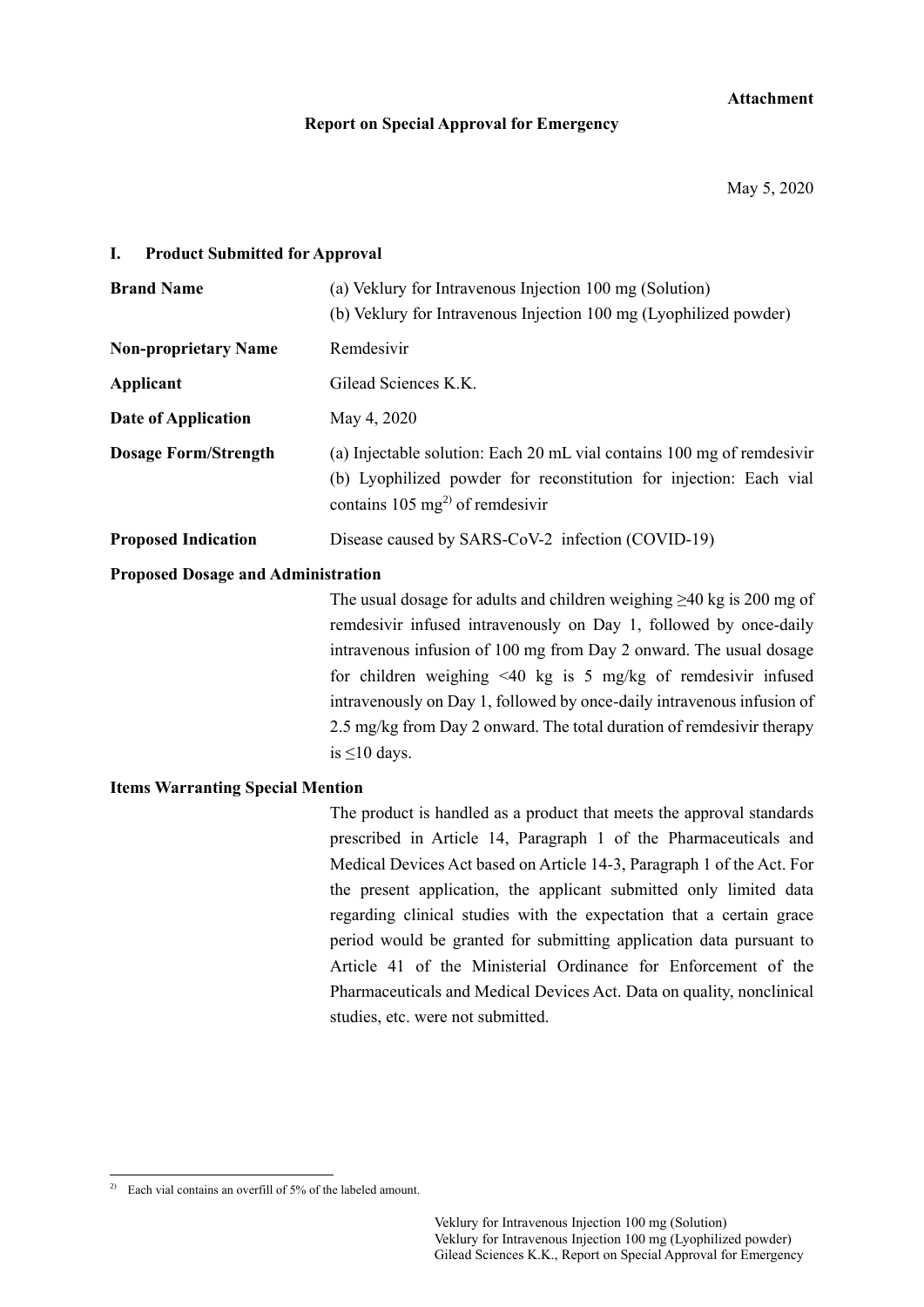## **II. Outline of Submitted Data**

Gilead Sciences, Inc., in the U.S. submitted the product application for Emergency Use Authorization, and was granted the authorization on May 1, 2020 in the U.S. Accordingly, the applicant submitted an application for Special Approval for Emergency prescribed in Article 14, Paragraph 1 of the Pharmaceuticals and Medical Devices Act based on Article 14-3, Paragraph 1 of the Act. The following data were submitted for the present application: Application data for Emergency Use Authorization submitted to the U.S. Food and Drug Administration (FDA), FACT SHEET FOR HEALTH CARE PROVIDERS<sup>3)</sup> prepared upon the issuance of Emergency Use Authorization by the U.S. FDA, an interim report on the compassionate use experience of the product, the Investigator's Brochure, and the package insert (draft).

## **Table of Contents**

## **List of Abbreviations**

See Appendix.

<sup>&</sup>lt;sup>3)</sup> Document containing text corresponding to the U.S. labeling.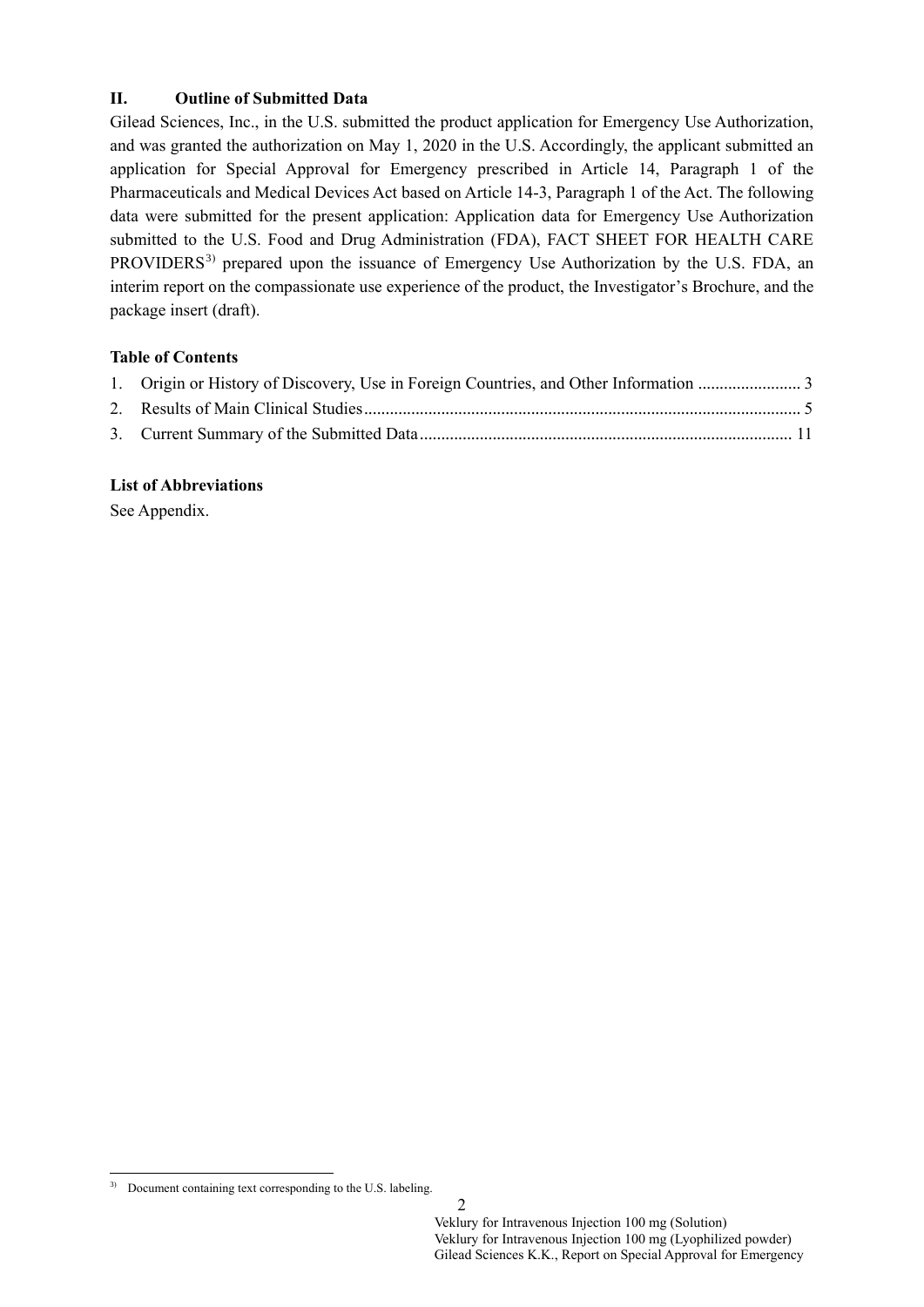## <span id="page-6-0"></span>**1. Origin or History of Discovery, Use in Foreign Countries, and Other Information**

Coronavirus is an RNA virus that belongs to the family *Coronaviridae*. Coronaviruses known to infect humans include 4 types that commonly infect humans, [severe acute respiratory syndrome](https://en.wikipedia.org/wiki/Severe_acute_respiratory_syndrome) coronavirus (SARS-CoV), and Middle East respiratory syndrome coronavirus (MERS-CoV). On December 31, 2019, pneumonia of unknown cause occurring in Wuhan City, Hubei Province, China was reported to the World Health Organization (WHO). On January 12, 2020, WHO identified the pneumonia as a disease caused by a novel coronavirus, the target pathogen of remdesivir in the present application.<sup>4)</sup> On January 30, 2020, WHO declared<sup>5)</sup> Public Health Emergency of International Concern<sup>6)</sup> on the occurrence of the pneumonia associated with the novel coronavirus in Wuhan and, on February 11, 2020, named the virus as severe acute respiratory syndrome coronavirus 2 (SARS-CoV-2), and the disease caused by SARS-CoV-2 as coronavirus disease  $(COVID-19)$ .<sup>7)</sup>

In Japan, the first patient infected with SARS-CoV-2 was identified on January 15, 2020. On February 1, 2020, COVID-19<sup>8)</sup> was classified as a Designated Infectious Disease<sup>9)</sup> pursuant to the Act on the Prevention of Infectious Diseases and Medical Care for Patients with Infectious Diseases (Infectious Diseases Control Act) and as a Quarantinable Infectious Disease<sup>10</sup> pursuant to the Quarantine Act. On April 7, 2020, the Japanese government declared a state of emergency based on the amended Act on Special Measures for Pandemic Influenza and New Infectious Diseases Preparedness and Response.<sup>11)</sup>

As of May 5, 2020, 3,489,053 people are reported to have been infected with SARS-CoV-2 globally and 241,559 of them have died.<sup>12)</sup> In Japan, as of May 4, 2020, 15,069 people have been infected  $(9,007)$ patients, 961 asymptomatic pathogen carriers, and 5,101 people with laboratory confirmed infection [the presence or absence of symptoms is to be confirmed]). In addition, 11 patients and 4 asymptomatic pathogen carriers were identified among people who returned to Japan from abroad via charter flights. At the airport quarantine, 35 patients and 112 asymptomatic pathogen carriers were identified. In total, 15,231 have been infected, 521 of whom have died. 13)

There are the following reports on COVID-19, but the actual situation of the disease largely remains unknown.

<sup>1</sup> 4) WHO[: https://www.who.int/csr/don/12-january-2020-novel-coronavirus-china/en/ \(as of](https://www.who.int/csr/don/12-january-2020-novel-coronavirus-china/en/%20(as%20of) May 5, 2020)

WHO: https://www.who.int/news-room/detail/30-01-2020-statement-on-the-second-meeting-of-the-international-health-regulations-

<sup>(2005)-</sup>emergency-committee-regarding-the-outbreak-of-novel-coronavirus-(2019-ncov) (as of May 5, 2020) 6) The term Public Health Emergency of International Concern is defined in the International Health Regulations of WHO as:

<sup>(</sup>a) An extraordinary event which is determined to constitute a public health risk to other States through the international spread of disease (b) An extraordinary event which is determined to potentially require a coordinated international response

<sup>7)</sup> WHO: [https://www.who.int/emergencies/diseases/novel-coronavirus-2019/technical-guidance/naming-the-coronavirus-disease-\(covid-](https://www.who.int/emergencies/diseases/novel-coronavirus-2019/technical-guidance/naming-the-coronavirus-disease-(covid-2019)-and)[2019\)-and](https://www.who.int/emergencies/diseases/novel-coronavirus-2019/technical-guidance/naming-the-coronavirus-disease-(covid-2019)-and) the-virus-that-causes-it (as of May 5, 2020)

<sup>8)</sup> Limited to the disease caused by the novel coronavirus of genus *Betacoronavirus* that was reported as transmissible to humans to WHO from the People's Republic of China in January 2020)

<sup>9)</sup> The term Designated Infectious Disease means already known infectious diseases (excluding Class I Infectious Diseases, Class II Infectious Diseases, Class III Infectious Diseases, and Novel Influenza Infection, etc.) specified by Cabinet Order as a disease which would be likely to seriously affect the health of the public in the event of its spread if the provisions of the Infectious Diseases Control Act, in whole or in part, did not apply mutatis mutandis (Article 6 of the Infectious Diseases Control Act).

<sup>&</sup>lt;sup>10)</sup> The term Quarantinable Infectious Disease means diseases specified by Cabinet Order as those which require inspection in order to prevent pathogens of infectious diseases not endemic to Japan from entering the country (Article 2, Item 3 of the Quarantine Act).

<sup>11)</sup> The state of emergency was declared over the period from April 7 through May 6, 2020 covering the following prefectures: Saitama, Chiba, Tokyo, Kanagawa, Osaka, Hyogo, and Fukuoka. On April 16, 2020, the area was expanded to the entire Japan and, on May 4, 2020, the end date was extended to May 31, 2020.

<sup>&</sup>lt;sup>12)</sup> WHO[: https://www.who.int/emergencies/diseases/novel-coronavirus-2019](https://www.who.int/emergencies/diseases/novel-coronavirus-2019) (as of May 5, 2020)

<sup>&</sup>lt;sup>13)</sup> Ministry of Health, Labour and Welfare: https://www.mhlw.go.jp/stf/newpage 11171.html (as of May 5, 2020)

<sup>3</sup>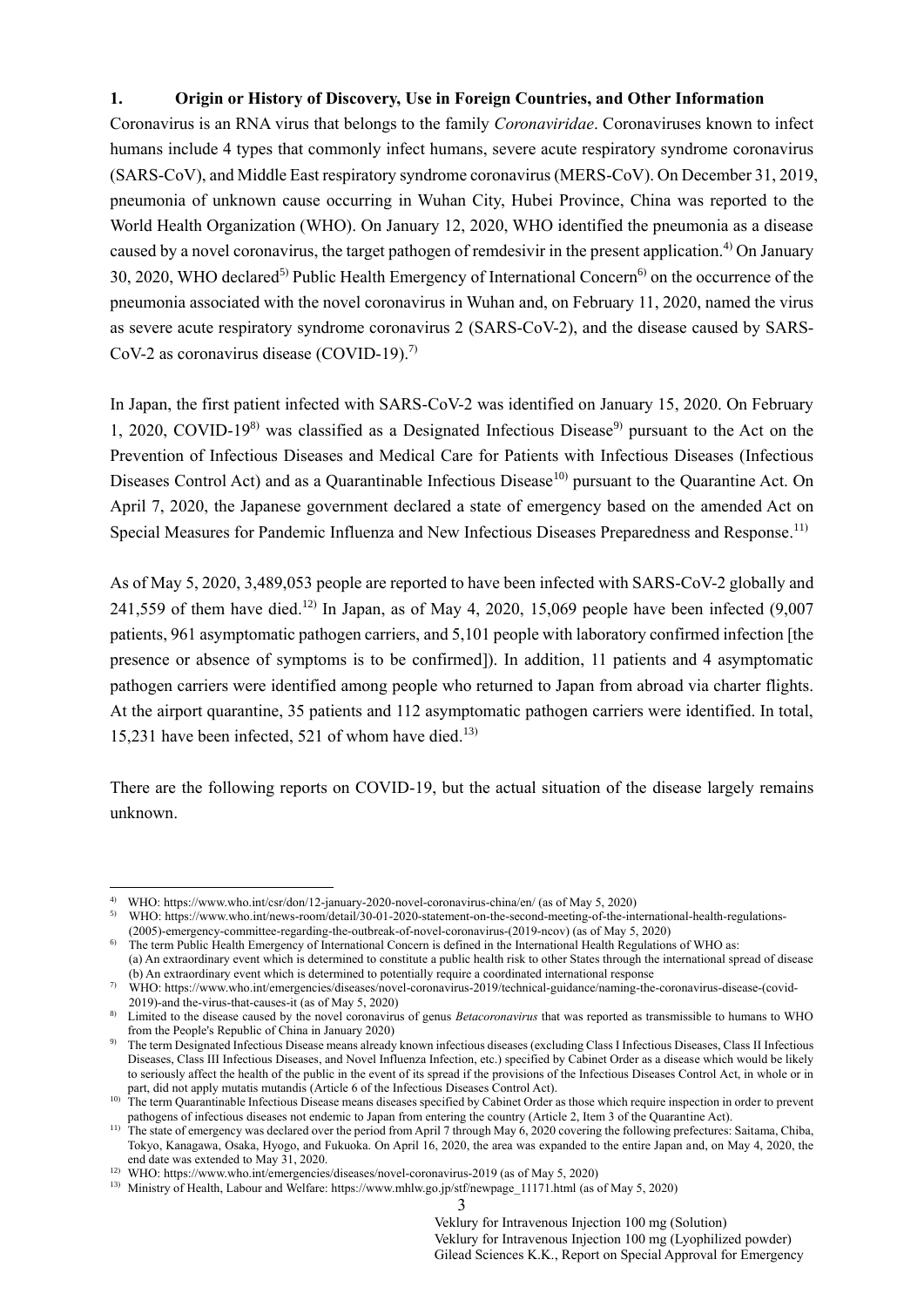In China, the age distribution of infected people was reported as follows: <10 years old, 1%; 10 to 19 years old, 1%; 20 to 29 years old, 8%; 30 to 79 years old, 87%; and ≥80 years old, 3%. In addition, 81% of the patients had mild disease (i.e., nonpneumonia or mild pneumonia), 14% had severe disease (i.e., dyspnoea, respiratory frequency ≥30/min, blood oxygen saturation ≤93%, the ratio of partial pressure of arterial oxygen to fraction of inspired oxygen  $[ P/F$  ratio] <300, and/or lung infiltrates >50% within 24-48 hours), and 5% had very severe disease (i.e., respiratory failure, septic shock, and/or multiorgan failure). The overall mortality was 2.3%, with a mortality of 14.8% in those ≥80 years old, 8.0% in those 70 to 79 years old, and 49.0% among those with very severe disease (*JAMA.* 2020;323:1239-42).

Shown below are details of 516 patients with COVID-19 confirmed by polymerase chain reaction [PCR]) in Japan reported by the National Epidemiological Surveillance of Infectious Diseases and the Active Epidemiological Investigation (As of March 23, 2020, National Institute of Infectious Diseases, <https://www.niid.go.jp/niid/ja/covid-19/9533-covid19-14-200323.html> [as of May 5, 2020]).

#### Gender:

285 men, 231 women

Age (median [range]):

60 [1, 97] years

Age distribution: 6 patients aged <10 years (1.2%), 3 patients aged 10-19 years (0.6%), 46 patients aged 20-29 years (8.9%), 52 patients aged 30-39 years (10.1%), 59 patients aged 40-49 years (11.4%), 87 patients aged 50-59 years (16.9%), 98 patients aged 60-69 years (19.0%), 124 patients aged 70-79 years (24.0%), 39 patients aged 80-89 years (7.6%), 2 patients aged  $\geq 90$  years (0.4%)

Main symptoms<sup>a)</sup>:

Pyrexia, 375 of 475 patients (79%); cough, 353 of 465 patients (76%); pneumonia, 245 of 387 patients (63%); general malaise, 182 of 389 patients (47%); pharyngodynia, 115 of 393 patients (29%); nasal discharge/nasal congestion, 79 of 321 patients (25%); headache, 71 of 301 patients (24%); diarrhoea, 65 of 336 patients (19%); arthralgia/myalgia, 42 of 310 patients (14%); nausea/vomiting, 20 of 318 patients (6%); acute respiratory distress syndrome (ARDS), 10 of 277 patients (4%); conjunctival hyperaemia, 6 of 283 patients (2%)

#### Clinical interventions<sup>a)</sup>:

ICU admission, 35 of 323 patients (11%); invasive ventilation (e.g., endotracheal intubation), 49 of 347 patients (14%)

Other interventions

Extracorporeal membrane oxygenation (ECMO), 18 patients (2 patients aged 40-49 years, 5 patients aged 60-69 years, 9 patients aged 70-79 years, 2 patients aged 80-89 years)

a) Patients whose information was unavailable or unknown were excluded from the denominator.

Remdesivir is metabolized in the body by hydrolysis and other conversions into an analog of adenosine triphosphate, which exhibits antiviral activity by inhibiting RNA polymerase, an enzyme essential for the replication of RNA viruses. In an *in vitro* study, remdesivir has demonstrated antiviral activity against SARS-CoV-2 [see Section 3.2] and, in Japan and other countries, multiple clinical studies are being conducted to evaluate remdesivir therapy against COVID-19.

As of May 5, 2020, remdesivir has not been approved either in Japan or other countries. On May 1, 2020, remdesivir obtained Emergency Use Authorization in the U.S.

In response to the Emergency Use Authorization issued by FDA, the applicant has submitted an application for Special Approval for Emergency of remdesivir with the premise that remdesivir is qualified as a drug for approval under the provision of Article 14, Paragraph 1 of the Pharmaceuticals

 $\Delta$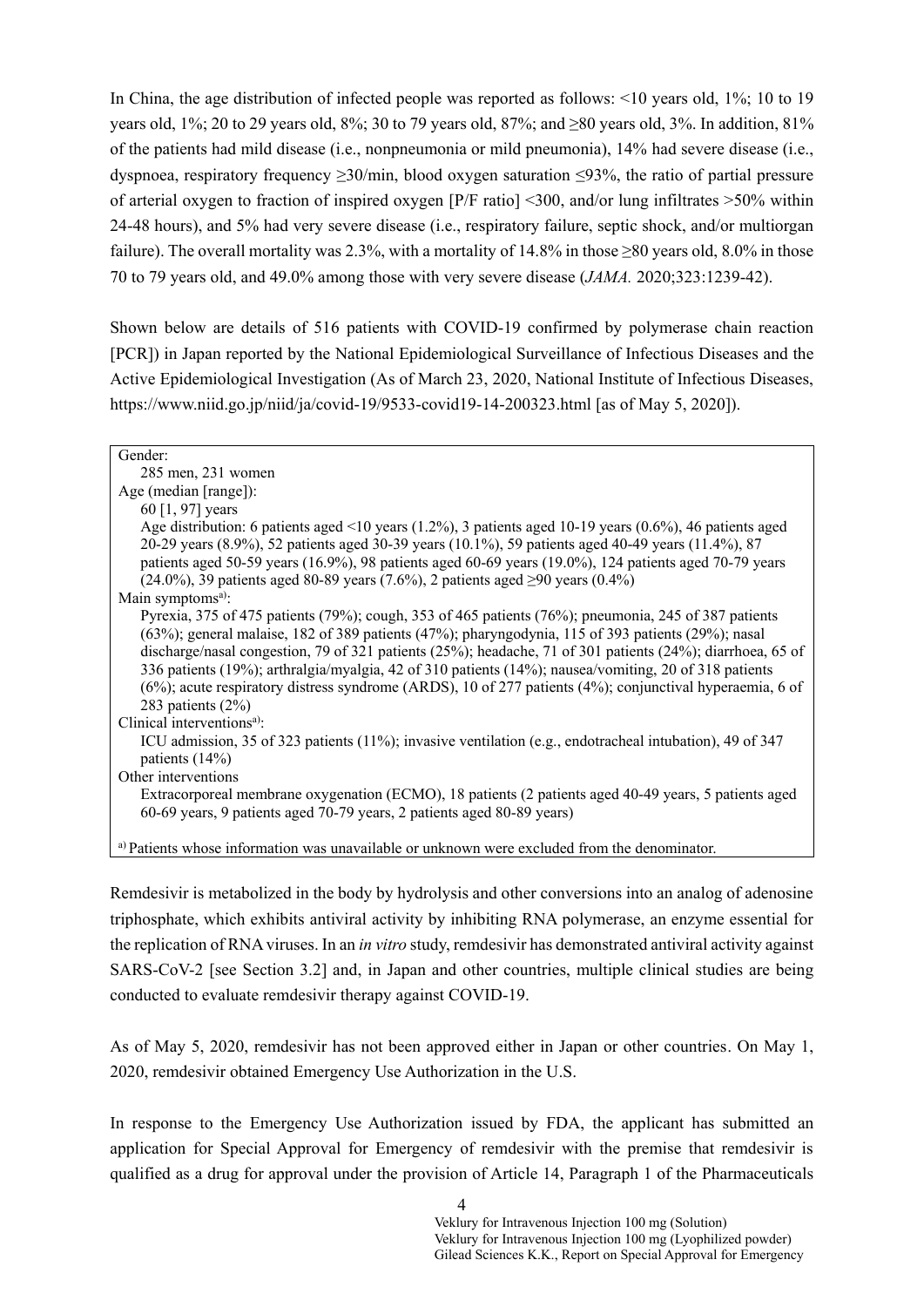and Medical Devices Act based on Article 14-3, Paragraph 1 of the Act. This report is an expedited summary of the data submitted in accordance with the notification issued by the Director of the Pharmaceutical Evaluation Division, Pharmaceutical Safety and Environmental Health Bureau, MHLW (PSEHB/PED Notification No. 0423-9, dated April 23, 2020).

## <span id="page-8-0"></span>**2. Results of Main Clinical Studies**

-

The applicant submitted the following clinical data for the present application: Preliminary results<sup>14)</sup> of 2 clinical studies in patients with COVID-19 and information obtained from an experience of compassionate use of remdesivir.

# **2.1 Multiregional phase III study <sup>15</sup>(ACTT study, NCT04280705, Preliminary results [ongoing since February 2020]**

A placebo-controlled, randomized, double-blind, parallel-group study in patients aged ≥18 years with COVID-19 (target sample size, 400 patients [200 per group]) is being conducted to investigate the efficacy and safety of remdesivir at 69 study sites in 10 countries: U.S., Denmark, Germany, Greece, Japan, Korea, Mexico, Spain, U.K., and Singapore. Table 1 shows the main inclusion/exclusion criteria of the study.

| Inclusion<br>criteria | 1. Currently hospitalized with symptoms suggestive of COVID-19.<br>2. Has SARS-CoV-2 infection confirmed by PCR or other assays, as documented by either of the<br>following:<br>• PCR positive in a sample collected <72 hours prior to randomization; OR<br>PCR positive in a sample collected $\geq$ 72 hours prior to randomization, documented inability to<br>obtain a repeat sample, AND progression of symptoms suggestive of SARS-CoV-2 infection.<br>3. At least one of the following:<br>Pneumonia pattern by chest x-ray, CT scan, etc., OR<br>$SpO2 \leq 94\%$ on room air, OR<br>• Requiring supplemental oxygen, OR<br>Requiring mechanical ventilation. |
|-----------------------|-------------------------------------------------------------------------------------------------------------------------------------------------------------------------------------------------------------------------------------------------------------------------------------------------------------------------------------------------------------------------------------------------------------------------------------------------------------------------------------------------------------------------------------------------------------------------------------------------------------------------------------------------------------------------|
| Exclusion<br>criteria | 1. Aspartate aminotransferase (AST) or alanine aminotransferase (ALT) $>$ 5 times the upper limit of<br>normal<br>2. Estimated glomerular filtration rate ( $eGFR$ ) $\leq$ 30 mL/min (including patients receiving hemodialysis<br>or hemofiltration)<br>3. Pregnancy or breast feeding<br>4. To be discharged or transferred to another hospital within 72 hours                                                                                                                                                                                                                                                                                                      |

| Table 1. Main inclusion/exclusion criteria |  |  |
|--------------------------------------------|--|--|
|--------------------------------------------|--|--|

Remdesivir (200 mg) or placebo was administered intravenously on Day 1, followed by once-daily intravenous administration of remdesivir 100 mg or placebo on Days 2 through 10. Remdesivir was discontinued upon discharge.

The primary efficacy endpoint was time to recovery<sup>16)</sup> within 28 days after randomization.

<sup>14)</sup> Described in FACT SHEET FOR HEALTH CARE PROVIDERS [\(https://www.fda.gov/media/137566/download](https://www.fda.gov/media/137566/download) [as of May 5, 2020]) 15) ClinicalTrial.gov (NCT04280705) [\[https://clinicaltrials.gov/ct2/show/NCT04280705](https://clinicaltrials.gov/ct2/show/NCT04280705) (as of May 5, 2020)], FDA FACT SHEET FOR

HEALTH CARE PROVIDERS [https://www.fda.gov/media/137566/download (as of May 5, 2020)], NIH press release [\(https://www.nih.gov/news-events/news-releases/nih-clinical-trial-shows-remdesivir-accelerates-recovery-advanced-covid-19\)](https://www.nih.gov/news-events/news-releases/nih-clinical-trial-shows-remdesivir-accelerates-recovery-advanced-covid-19)

<sup>&</sup>lt;sup>16)</sup> The clinical status was assessed according to the following 8-point ordinal scale: 1) Death; 2) Hospitalized, on invasive mechanical ventilation or ECMO; 3) Hospitalized, on non-invasive ventilation or high flow oxygen; 4) Hospitalized, requiring supplemental oxygen; 5) Hospitalized, not requiring supplemental oxygen - requiring continuous medical care for COVID-19 or other conditions; 6) Hospitalized, not requiring supplemental oxygen - no longer requires continuous medical care; 7) Discharged, limitation on activities and/or requiring home oxygen; 8) Discharged, no limitations on activities. "Recovery" was defined as the status meeting the conditions 6) to 8).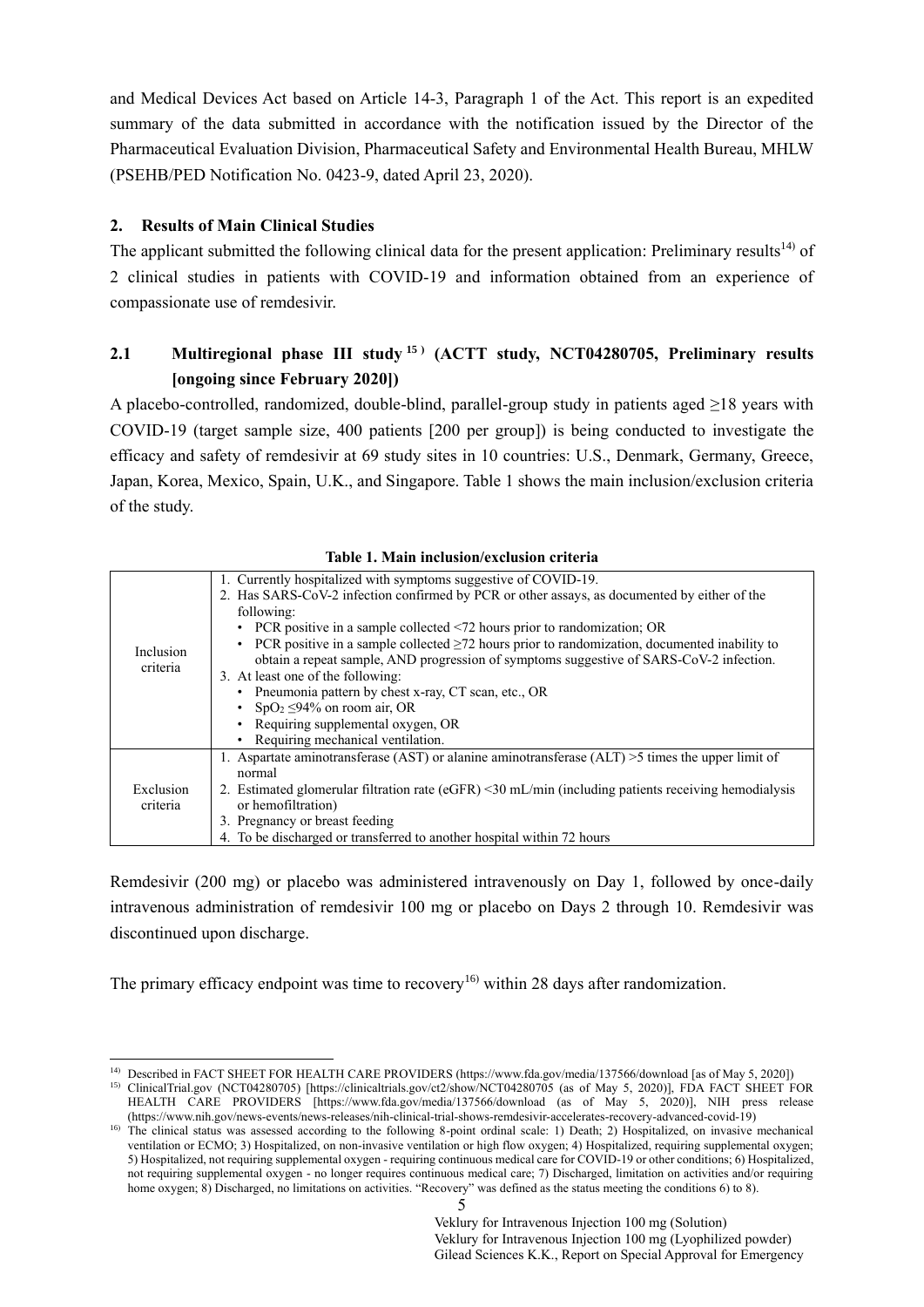A total of 1,063 patients were randomized to the remdesivir group or to the placebo group at a 1:1 ratio. Table 2 shows the results of preliminary analysis of the primary endpoint, etc., conducted after 606 patients had recovered.

|                                                                           | Remdesivir | Placebo | Hazard ratio [95% CI] | <sup>D</sup> value |
|---------------------------------------------------------------------------|------------|---------|-----------------------|--------------------|
| m.<br>(median)<br>l'ime to recovery                                       | davs       | davs    | 1.12, 1.54            | P < 0.001          |
| Mortality                                                                 | $3.0\%$    | $.6\%$  |                       | $P = 0.059$        |
| $N_{\alpha\pm\alpha}$ and $\mathbf{1}_{\alpha}$ and $\mathbf{1}_{\alpha}$ |            |         |                       |                    |

**Table 2. Results of preliminary analysis of primary endpoint, etc.**

-: Not applicable

The submitted data do not contain safety information.

# **2.2 Multiregional phase III study<sup>17</sup>(Study GS-US-540-5773, NCT04292899, Preliminary results [ongoing since March 2020]**

A clinical study consisting of a randomized, open-label, parallel-group part (Part  $A^{18}$ ) and an open-label part (Part B) is being conducted in patients with severe COVID-19 who are  $\geq$ 12 and <18 years old weighing ≥40 kg or ≥18 years old (target sample size, approximately 2,400 subjects [400 in Part A (200 per group), 2,000 in Part B,]), to investigate the efficacy and safety of remdesivir at 181 study sites in 15 countries or regions: U.S., China, France, Germany, Hong Kong, Italy, Japan, Korea, Netherlands, Singapore, Spain, Sweden, Switzerland, Taiwan, and U.K. Only the preliminary results of Part A are available currently. Table 3 shows the main inclusion/exclusion criteria of Part A.<sup>19)</sup>

| Table 3. Main inclusion/exclusion criteria |  |  |  |  |  |
|--------------------------------------------|--|--|--|--|--|
|--------------------------------------------|--|--|--|--|--|

| Inclusion criteria | 1. SARS-CoV-2 infection confirmed by PCR $\leq$ 4 days before randomization                                  |
|--------------------|--------------------------------------------------------------------------------------------------------------|
|                    | 2. Currently hospitalized                                                                                    |
|                    | 3. SpO2 $\leq$ 94% (on room air) or requiring supplemental oxygen at screening                               |
|                    | 4. Pulmonary infiltrates on radiographic imaging                                                             |
| Exclusion criteria | 1. Evidence of multiorgan failure                                                                            |
|                    | 2. Mechanically ventilated (including V-V ECMO) for $\geq$ 5 days, or any duration of V-A ECMO.              |
|                    | 3. ALT or AST > 5 times the upper limit of normal                                                            |
|                    | 4. Creatinine clearance $\leq 50$ mL/min using the Cockcroft-Gault formula for patients aged $\geq 18$ years |
|                    | and Schwartz Formula for patients aged <18 years                                                             |
|                    | 5. Pregnancy test-positive                                                                                   |
|                    | 6. Breast-feeding                                                                                            |

Patients were randomized to receive remdesivir for up to 5 days (5-day treatment group) or up to 10 days (10-day treatment group).

In the 5-day treatment group, 200 mg of remdesivir was administered intravenously on Day 1, followed by once-daily intravenous administration of 100 mg on Days 2 through 5. In the 10-day treatment group, 200 mg of remdesivir was administered intravenously on Day 1, followed by once- daily intravenous administration of 100 mg on Days 2 through 10. Remdesivir was discontinued upon discharge.

<sup>&</sup>lt;sup>17)</sup> ClinicalTrial.gov (NCT04292899) [\[https://clinicaltrials.gov/ct2/show/NCT04292899 \(as of](https://clinicaltrials.gov/ct2/show/NCT04292899%20(as%20of) May 5, 2020)], Gilead Sciences, Inc. press release [\[https://www.gilead.com/news-and-press/press-room/press-releases/2020/4/gilead-announces-results-from-phase-3-trial-of](https://www.gilead.com/news-and-press/press-room/press-releases/2020/4/gilead-announces-results-from-phase-3-trial-ofinvestigational-antiviral-remdesivir-in-patients-with-severe-covid-19)[investigational-antiviral-remdesivir-in-patients-with-severe-covid-19](https://www.gilead.com/news-and-press/press-room/press-releases/2020/4/gilead-announces-results-from-phase-3-trial-ofinvestigational-antiviral-remdesivir-in-patients-with-severe-covid-19) (as of May 5, 2020)], FDA FACT SHEET FOR HEALTH CARE PROVIDERS [https://www.fda.gov/media/137566/download (as of May 5, 2020)]

<sup>&</sup>lt;sup>18)</sup> The applicant explained that Part A was conducted at 55 study sites in 8 countries or regions (U.S., Germany, Hong Kong, Italy, Korea, Singapore, Spain, and Taiwan) and did not include Japanese patients.

<sup>&</sup>lt;sup>19)</sup> Part B included patients on mechanical ventilation.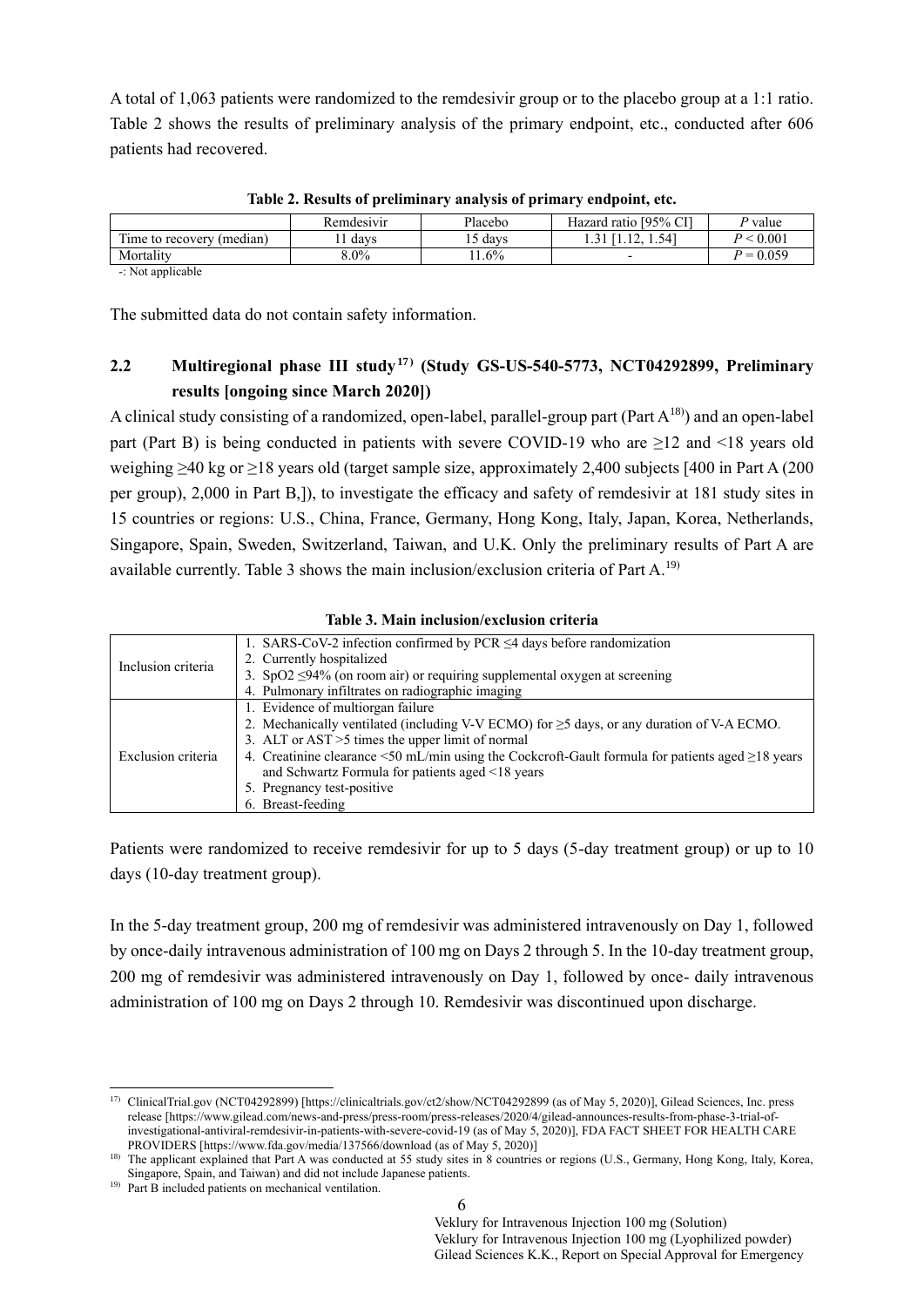A total of 397 randomized patients who received at least 1 dose (200 in the 5-day treatment group, 197 in the 10-day treatment group) were included in the efficacy analysis population and the safety analysis population.

The primary efficacy endpoint was the clinical status on Day 14 after randomization, assessed by the 7 point ordinal scale (Table 4). Results showed that the odds ratio of improvement in clinical status in the 10-day treatment group to that in the 5-day treatment group was 0.76 [95% confidence interval (CI): 0.51, 1.13].

| Score         | Scale                                                                                                                             |
|---------------|-----------------------------------------------------------------------------------------------------------------------------------|
|               | Death                                                                                                                             |
| $\mathcal{D}$ | Hospitalized, on invasive mechanical ventilation or ECMO                                                                          |
| 3             | Hospitalized, on non-invasive ventilation or high flow oxygen                                                                     |
| 4             | Hospitalized, on low flow supplemental oxygen                                                                                     |
|               | Hospitalized, not requiring supplemental oxygen, but requiring continuous medical care for COVID-19 or other<br>conditions        |
| 6             | Hospitalized, not requiring supplemental oxygen or continuous medical care (other than per protocol treatment<br>with remdesivir) |
|               | Discharged                                                                                                                        |

**Table 4. Seven-point ordinal scale**

The time to discharge for 50% of patients was 10 days in the 5-day treatment group and 11 days in the 10-day treatment group. On Day 14, the percentage of patients with clinical improvement<sup>20)</sup> in the 5and 10-day treatment groups were 65% (129 of 200 patients) and 54% (107 of 197 patients), respectively, the percentage of patients with recovery<sup>21)</sup> was 70% (140 of 200 patients) and 59% (116 of 197 patients), respectively, and mortality was 8% (16 of 200 patients) and 11% (21 of 197 patients), respectively.

As for safety,<sup>22)</sup> adverse events were reported in 71% (141 of 200 patients) in the 5-day treatment group and 74% (145 of 197 patients) in the 10-day treatment group, serious adverse events considered causally related to remdesivir were reported in 2% (3 of 200 patients) and 2% (4 of 197 patients), respectively, and Grade ≥3 adverse events considered causally related to remdesivir were reported in 4% (8 of 200 patients) and 5% (10 of 197 patients), respectively. Adverse events leading to treatment discontinuation were reported in 5% (9 of 200 patients) in the 5-day treatment group and in 10% (20 of 197 patients) in the 10-day treatment group. $^{23)}$ 

# **2.3 Compassionate use experience of remdesivir (ongoing since January 25, 2020; data cut-** $\text{off.} \quad \blacksquare$  . 2020)

Data from 163 patients with COVID-19 who received at least 1 dose of remdesivir between January 25, 2020 and  $\blacksquare$ , 2020 were collected. The number of patients<sup>24)</sup> receiving remdesivir in each country was as follows: 84 patients in Italy, 46 patients in the U.S., 9 patients in Japan, 5 patients in France, 4 patients in Switzerland, 3 patients each in Austria and U.K., 2 patients each in Germany, Ireland, and Spain, and 1 patient each in Canada, Greece, and Netherlands.

<sup>&</sup>lt;sup>20)</sup> Defined as an improvement of  $\geq$ 2 points from baseline on a predefined 7-point ordinal scale.

<sup>&</sup>lt;sup>21)</sup> Defined as no longer requiring oxygen support or discharge from the hospital.

<sup>&</sup>lt;sup>22)</sup> Terms of adverse events other than "hepatic enzyme increased" are not specified in the submitted data. For hepatic enzyme increased, see Section 3.3.1.

<sup>&</sup>lt;sup>23)</sup> The applicant explained that all-cause mortality up to Day 28 was  $10\%$  (19 of 200 patients) in the 5-day treatment group and 13% (25 of 197 patients) in the 10-day treatment group.

<sup>24)</sup> Information on race was not collected.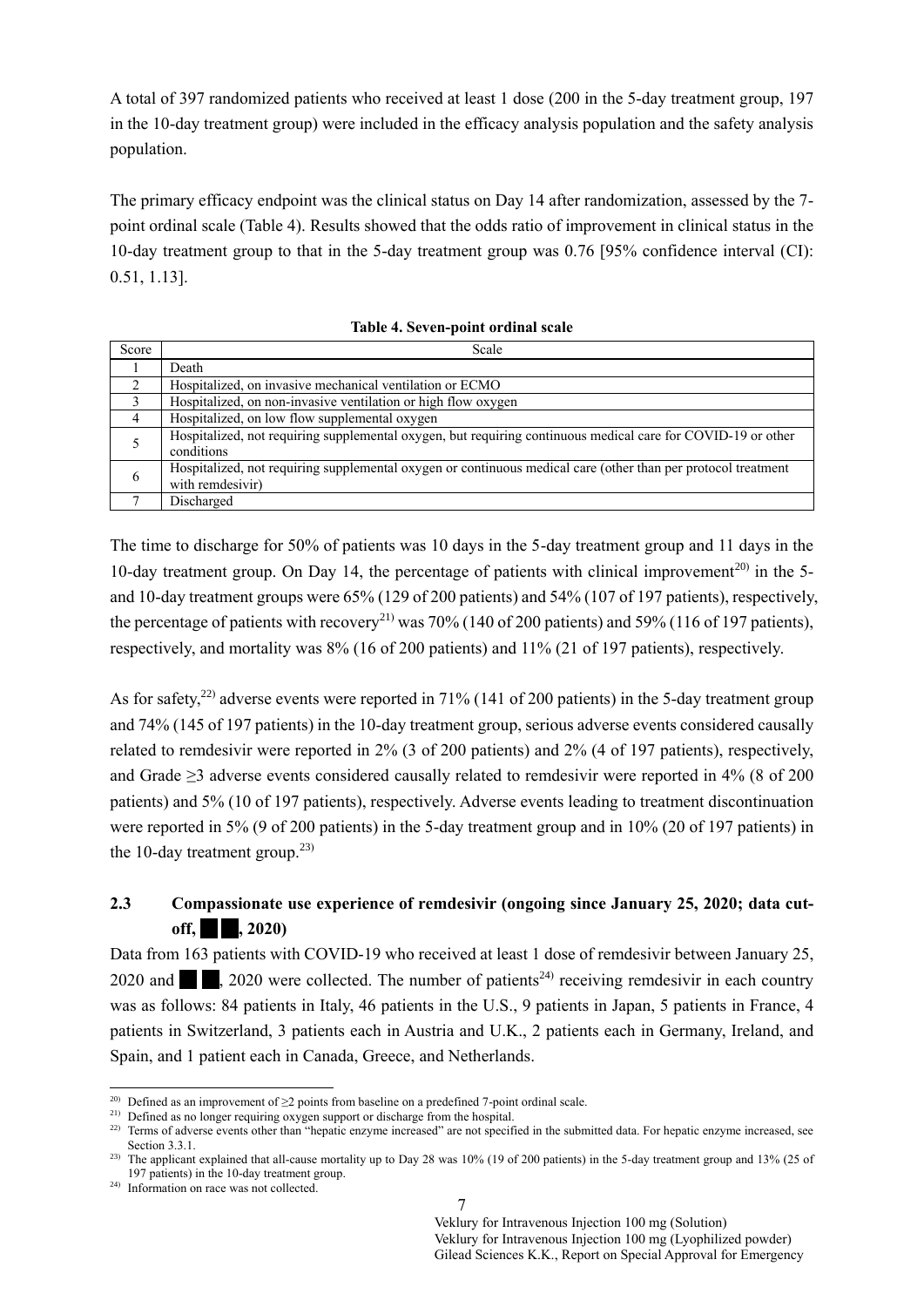Remdesivir 200 mg was administered intravenously on Day 1, followed by once-daily intravenous administration of 100 mg on Days 2 through 10. Patients were allowed to receive standard of care at the discretion of the physician.

Of 163 patients, 116 completed the 10-day treatment. The treatment duration in the remaining patients was 5 to 9 days in 32 patients and ≤4 days in 15 patients. The follow-up period was ≤4 days in 2 patients, 5 to 9 days in 21 patients, 10 to 15 days in 64 patients, and ≥16 days in 76 patients.

Table 5 shows the patient inclusion/exclusion criteria. As shown in the table, the criteria were changed to stricter ones with the increase in the number of patients who want to receive remdesivir treatment relative to the limited supply of the drug. The criteria for discontinuation were (1) alanine aminotransferase (ALT)  $\geq$ 5 times the upper limit of normal or (2) creatinine clearance estimated by the Cockcroft-Gault equation <30 mL/min.

| Date of change | Inclusion criteria                                                                                                                                                           | Exclusion criteria                                                                                                                                                                                                                                                                 |
|----------------|------------------------------------------------------------------------------------------------------------------------------------------------------------------------------|------------------------------------------------------------------------------------------------------------------------------------------------------------------------------------------------------------------------------------------------------------------------------------|
| .2020          | • Currently hospitalized<br>PCR positive for SARS-CoV-2<br>Oxygen saturation <94% or NEWS2 score >4                                                                          | • Multiorgan failure                                                                                                                                                                                                                                                               |
| 2020           | Currently hospitalized<br>٠<br>PCR positive for SARS-CoV-2<br>Oxygen saturation <94% or NEWS2 score >4                                                                       | • Multiorgan failure<br>Invasive mechanical ventilation<br>• Co-administration of lopinavir/ritonavir<br>• AST or ALT >5 times the upper limit of normal<br>• Pregnancy                                                                                                            |
| 2020           | Currently hospitalized<br>٠<br>PCR positive for SARS-CoV-2<br>٠<br>Oxygen saturation <94% or NEWS2 score >4                                                                  | · Multiorgan failure<br>• Co-administration of lopinavir/ritonavir<br>• AST or ALT >5 times the upper limit of normal<br>• Creatinine clearance $\leq$ 30 mL/min<br>• Pregnancy                                                                                                    |
| 2020           | • Currently hospitalized<br>PCR positive for SARS-CoV-2<br>Oxygen saturation <94% or NEWS2 score >4<br>or requiring supplemental oxygen<br>• Invasive mechanical ventilation | · Multiorgan failure<br>• Co-administration of lopinavir/ritonavir<br>• ALT >5 times the upper limit of normal<br>• Creatinine clearance <30 mL/min<br>• Pregnancy                                                                                                                 |
| March 2, 2020  | Currently hospitalized<br>PCR positive for SARS-CoV-2<br>Oxygen saturation $\leq$ 94%, requiring<br>٠<br>supplemental oxygen, or NEWS2 score ≥4                              | • Multiorgan failure<br>• Co-administration of lopinavir/ritonavir<br>Continuously requiring a vasopressor<br>• ALT >5 times the upper limit of normal<br>• Creatinine clearance <30 mL/min, receiving<br>hemodialysis or continuous veno-venous<br>hemodiafiltration<br>Pregnancy |

**Table 5. Patient inclusion/exclusion criteria**

NEWS2: National Early Warning Score 2 (updated report of a working party London: RCP, 2017)

Table 6 shows the oxygen support status<sup>25)</sup> before and after remdesivir treatment. Oxygen support status improved by  $\geq$ 1 level in 47.2% (77 of 163) of patients. Death occurred in 20.2% (33) of patients.

<sup>1</sup> <sup>25)</sup> Classified according to the following categories: Death, Invasive (invasive mechanical ventilation or ECMO), Noninvasive (high-flow oxygen or noninvasive positive pressure ventilation), Low-flow oxygen, Room air, or Discharged.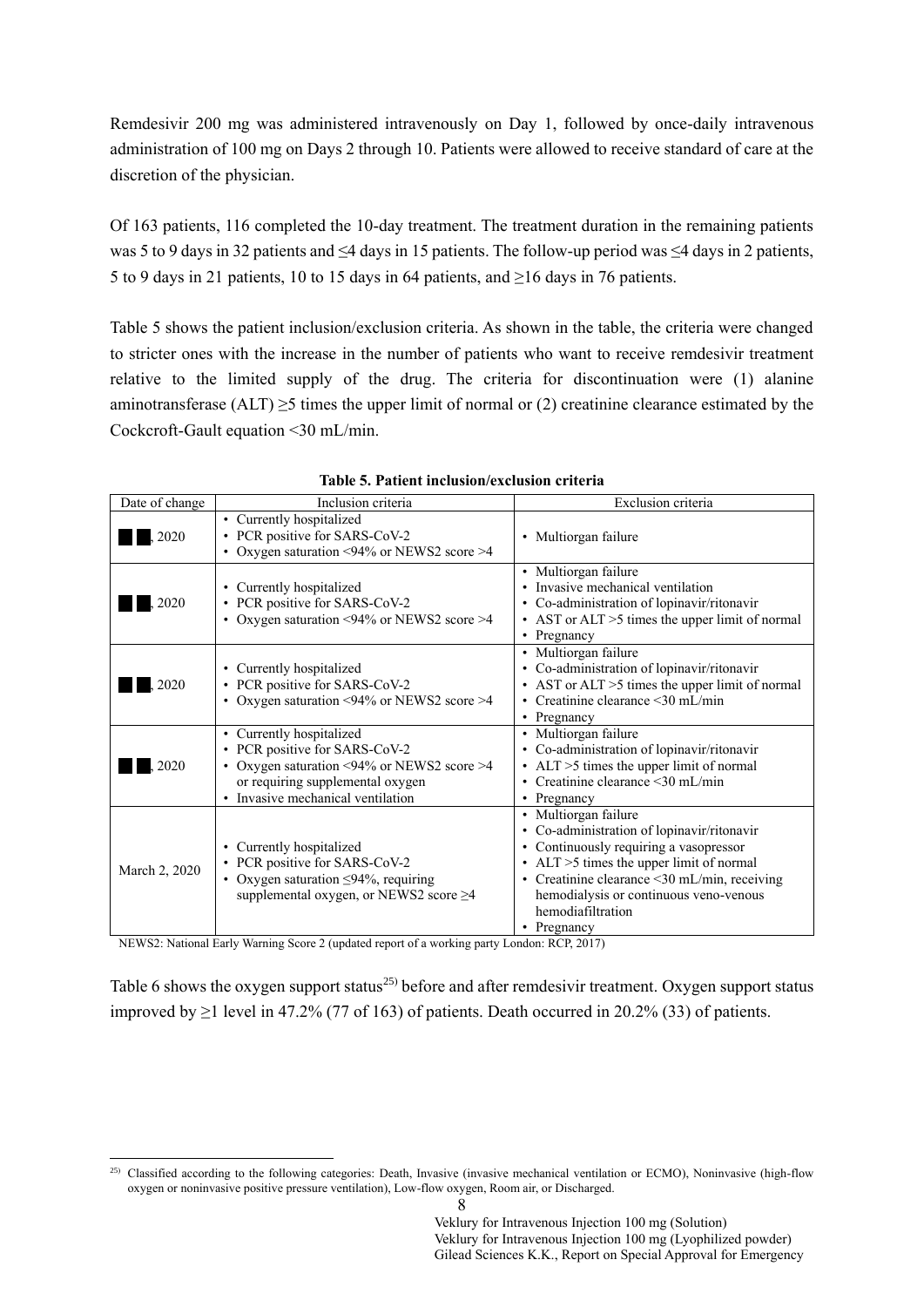|                                                                  |                           | Oxygen support status before remdesivir treatment <sup>c)</sup> |                                         |                                  |                       |
|------------------------------------------------------------------|---------------------------|-----------------------------------------------------------------|-----------------------------------------|----------------------------------|-----------------------|
|                                                                  |                           | Invasive <sup>a)</sup><br>$(N = 104)$                           | Noninvasive <sup>b)</sup><br>$(N = 24)$ | Low-flow<br>oxygen<br>$(N = 31)$ | Room air<br>$(N = 3)$ |
|                                                                  | Death                     | 27(26)                                                          | 5(21)                                   | 1(3)                             |                       |
| Oxygen support<br>status after<br>remdesivir<br>treatment<br>(0) | Invasive <sup>a)</sup>    | 39(38)                                                          | 5(21)                                   | 1(3)                             |                       |
|                                                                  | Noninvasive <sup>b)</sup> | 8(8)                                                            | 4(17)                                   |                                  |                       |
|                                                                  | Low-flow oxygen           | 6(6)                                                            | (4)                                     | 3(10)                            |                       |
|                                                                  | Room air                  | 12(12)                                                          |                                         | 2(7)                             |                       |
|                                                                  | Discharged                | 12 (12)                                                         | 9(38)                                   | 24(77)                           | 3(100)                |
|                                                                  | Improved                  | 38 (37)                                                         | 10(42)                                  | 26(84)                           | 3(100)                |

### **Table 6. Oxygen support status before and after remdesivir treatment**

n (%)

a) ECMO or invasive mechanical ventilation

b) Noninvasive positive pressure ventilation or high-flow oxygen

c) One patient with unknown oxygen support status before and after remdesivir treatment was discharged.

Among 9 patients who received remdesivir in Japan<sup>26)</sup> (8 on invasive ventilation, 1 on low-flow oxygen therapy), 6 achieved  $\geq$ 1 level of improvement in oxygen support status, and 1 patient died.<sup>27)</sup>

As for safety, adverse events were reported in 50.3% (82 of 163) of patients, and serious<sup>28)</sup> adverse events were reported in 23.3% (38 of 163) of patients. Tables 7 and 8 show the main observed events. Adverse events leading to treatment discontinuation were reported in 13 patients (renal failure in 3 patients, ALT increased in 2 patients, acute renal disorder in 2 patients, multiple organ dysfunction syndrome in 2 patients, hepatitis,  $29$  liver function tests increased, renal tubular necrosis, systolic dysfunction, respiratory distress, rash maculo-papular, rash, aspartate aminotransferase (AST) increased, renal creatinine/clearance abnormal, and hypotension in 1 patient each [including duplicate counting]). Hepatitis,29) liver function tests increased, acute renal disorder, rash, and hypotension were considered to be causally related to remdesivir.

 $26)$  According to the applicant.

<sup>&</sup>lt;sup>27)</sup> A 7<sup>-</sup>-year-old man (race unknown). Baseline SpO<sub>2</sub> 86%, ECMO started on the day remdesivir was initiated. Comorbidity unknown. Adverse events: Death, disseminated intravascular coagulation, atrial fibrillation, pneumothorax, hypotension, haemorrhage, haemoptysis, renal dysfunction, hepatic enzyme increased, blood bilirubin increased, and hypernatraemia.

<sup>&</sup>lt;sup>28)</sup> Defined according to the criteria specified in Prescriber's Agreement.

 $29)$  Two episodes of the same event occurred in a single patient.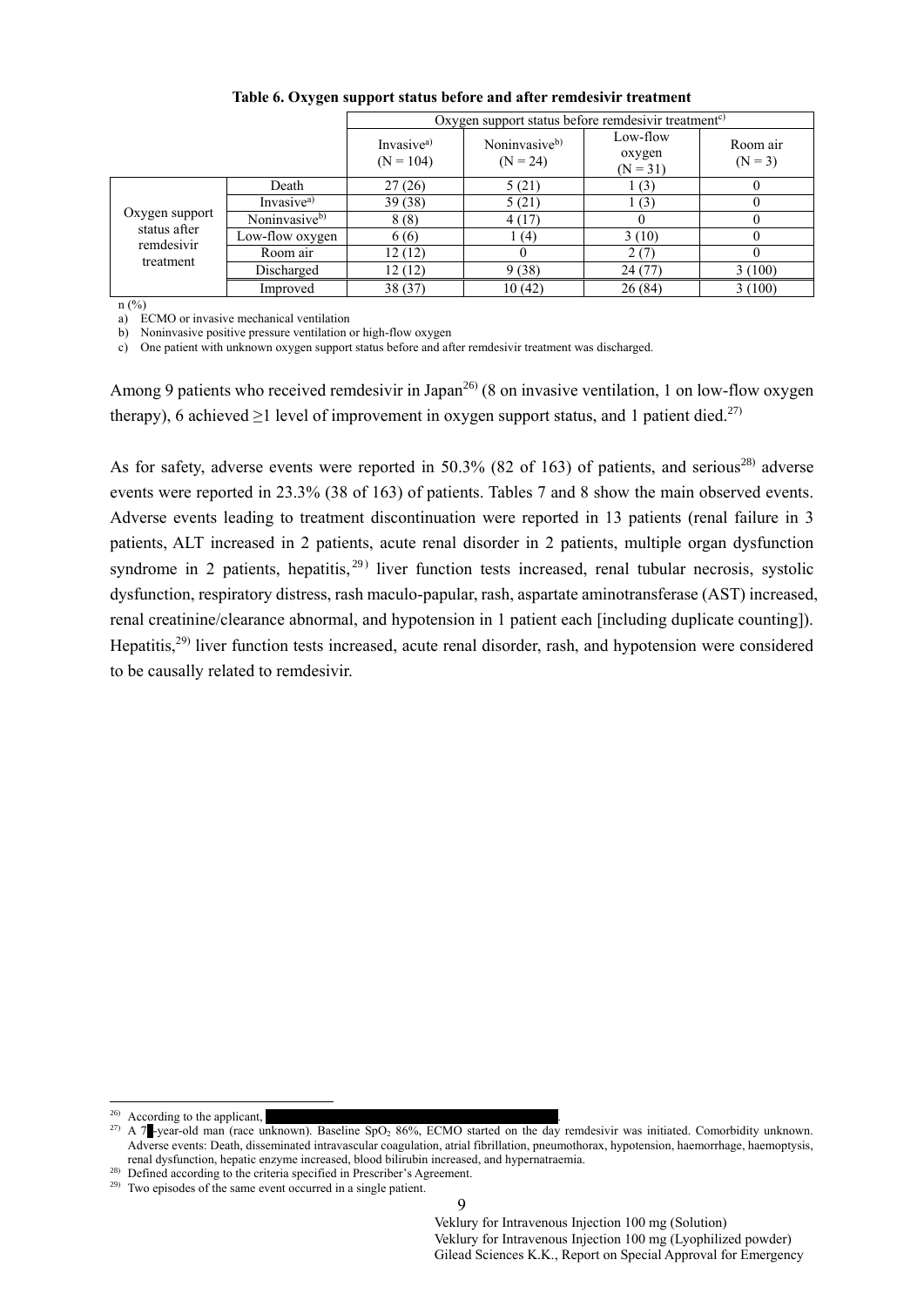|                                     | Baseline oxygen support status      |                    |             |
|-------------------------------------|-------------------------------------|--------------------|-------------|
| Event                               | Invasive ventilation<br>$(N = 104)$ | Noninvasive oxygen | Total       |
|                                     |                                     | therapy            | $(N = 163)$ |
|                                     |                                     | $(N = 58)$         |             |
| Total                               | 58 (55.8)                           | 24(41.4)           | 82 (50.3)   |
| Anaemia                             | 1(1.0)                              | 2(3.4)             | 3(1.8)      |
| Diarrhoea                           | 1(1.0)                              | 6(10.3)            | 7(4.3)      |
| Nausea                              | 0                                   | 2(3.4)             | 2(1.2)      |
| Multiple organ dysfunction syndrome | 5(4.8)                              | 0                  | 5(3.1)      |
| Pyrexia                             | 2(1.9)                              | 2(3.4)             | 4(2.5)      |
| Coronavirus infection               | 6(5.8)                              | 1(1.7)             | 7(4.3)      |
| Septic shock                        | 3(2.9)                              | 1(1.7)             | 4(2.5)      |
| Pneumonia                           | 3(2.9)                              | $\theta$           | 3(1.8)      |
| Transaminases increased             | 5(4.8)                              | 3(5.2)             | 8(4.9)      |
| ALT increased                       | 3(2.9)                              | 2(3.4)             | 5(3.1)      |
| AST increased                       | 3(2.9)                              | 2(3.4)             | 5(3.1)      |
| Hepatic enzyme increased            | 3(2.9)                              | 2(3.4)             | 5(3.1)      |
| Hypernatraemia                      | 3(2.9)                              | $\Omega$           | 3(1.8)      |
| Acute renal dysfunction             | 7(6.7)                              | 1(1.7)             | 8(4.9)      |
| Renal failure                       | 4(3.8)                              | 1(1.7)             | 5(3.1)      |
| Renal dysfunction                   | 5(4.8)                              | $\theta$           | 5(3.1)      |
| Respiratory failure                 | 10(9.6)                             | 1(1.7)             | 11(6.7)     |
| Acute respiratory distress syndrome | 4(3.8)                              | 1(1.7)             | 5(3.1)      |
| Respiratory distress                | 0                                   | 2(3.4)             | 2(1.2)      |
| Rash                                | 3(2.9)                              | 2(3.4)             | 5(3.1)      |
| Hypotension                         | 7(6.7)                              | 1(1.7)             | 8(4.9)      |
| Deep vein thrombosis                | 3(2.9)                              | 0                  | 3(1.8)      |

#### **Table 7. Adverse events reported in ≥2% of patients**

 $n (%)$ 

One patient with unknown oxygen support status before and after remdesivir treatment was excluded from the subpopulation analysis classified by baseline oxygen therapy, but was included in the analysis of the entire population.

|  |  |  |  | Table 8. Serious adverse events reported in $\geq 2$ patients |  |  |
|--|--|--|--|---------------------------------------------------------------|--|--|
|--|--|--|--|---------------------------------------------------------------|--|--|

|                                     | Baseline oxygen support status      |                                             |                      |
|-------------------------------------|-------------------------------------|---------------------------------------------|----------------------|
| Event                               | Invasive ventilation<br>$(N = 104)$ | Noninvasive oxygen<br>therapy<br>$(N = 58)$ | Total<br>$(N = 163)$ |
| Respiratory failure                 | 9(8.7)                              | 1(1.7)                                      | 10(6.1)              |
| Acute respiratory distress syndrome | 2(1.9)                              | 1(1.7)                                      | 3(1.8)               |
| Respiratory distress                | $\theta$                            | 2(3.4)                                      | 2(1.2)               |
| Coronavirus infection               | 5(4.8)                              |                                             | 5(3.1)               |
| Septic shock                        | 2(1.9)                              | 1(1.7)                                      | 3(1.8)               |
| Pneumonia                           | 2(1.9)                              |                                             | 2(1.2)               |
| Sepsis                              | 1(1.0)                              | 1(1.7)                                      | 2(1.2)               |
| Acute renal dysfunction             | 6(5.8)                              | $\theta$                                    | 6(3.7)               |
| Renal failure                       | 3(2.9)                              | 1(1.7)                                      | 4(2.5)               |
| Hypotension                         | 6(5.8)                              | $\theta$                                    | 6(3.7)               |
| Multiple organ dysfunction syndrome | 3(2.9)                              |                                             | 3(1.8)               |

 $n(^{9}/_{0})$ 

One patient with unknown oxygen support status before and after remdesivir treatment was excluded from the subpopulation analysis classified by baseline oxygen therapy, but was included in the analysis of the entire population.

Among 9 patients<sup>26)</sup> receiving remdesivir in Japan, 5 experienced adverse events (renal dysfunction,

hypotension<sup>29)</sup>/atrial fibrillation<sup>30)</sup>/renal dysfunction<sup>29)</sup>/hypernatraemia/hepatic enzyme

increased/disseminated intravascular coagulation/haemorrhage/blood bilirubin

increased/haemoptysis/pneumothorax, ALT increased/AST increased/amylase increased,

hypernatraemia/hepatic enzyme increased/renal dysfunction/myoclonus/diarrhoea/deep vein

thrombosis/cardiac arrest, pruritus). Serious adverse events were reported in 2 patients<sup>31)</sup>

<sup>1</sup> <sup>30)</sup> Five episodes of atrial fibrillation occurred in single patient.

<sup>&</sup>lt;sup>31)</sup> Baseline oxygen therapy was ECMO or invasive mechanical ventilation.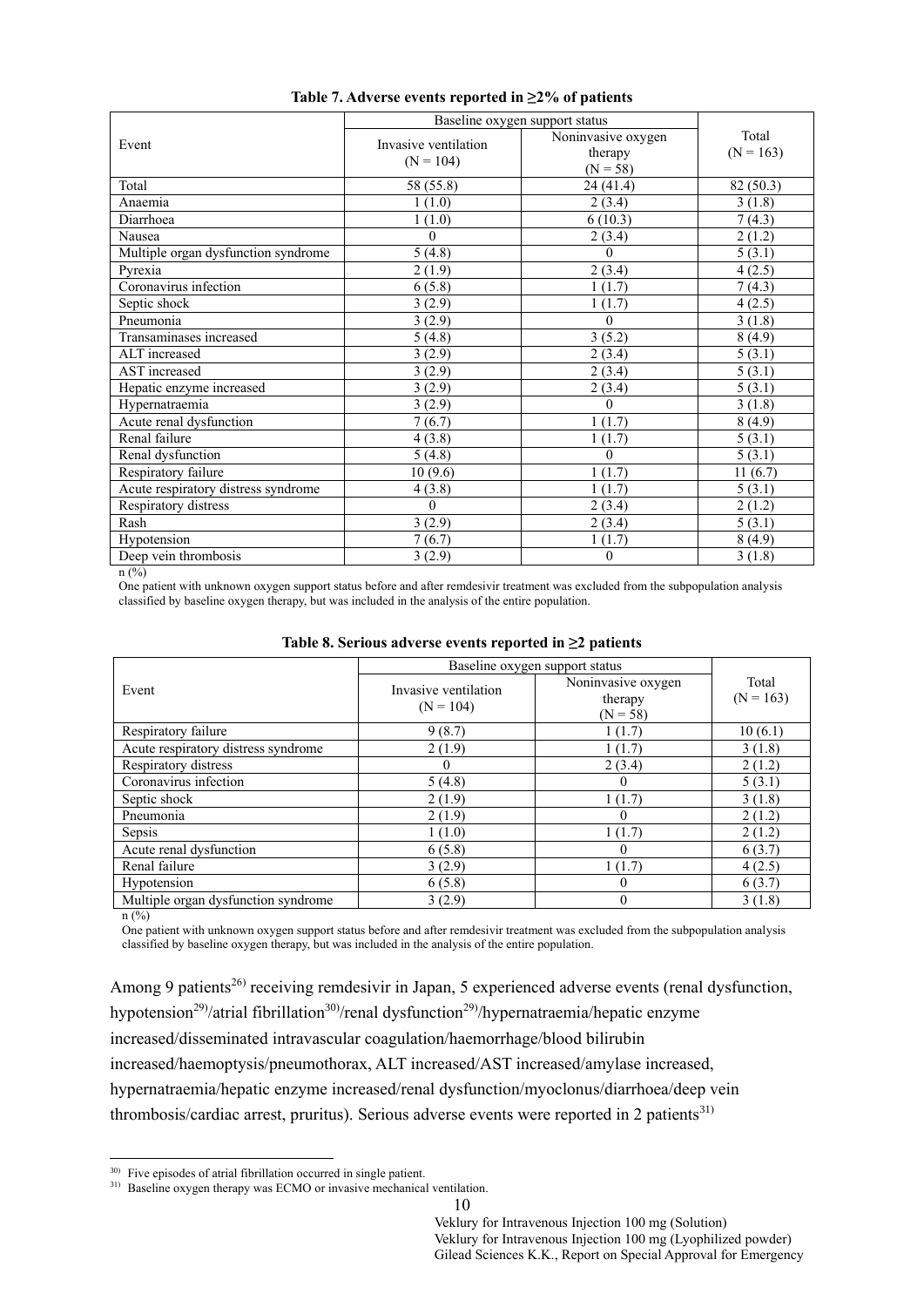(hypotension<sup>29)</sup>/disseminated intravascular coagulation/haemorrhage/pneumothorax, cardiac arrest), but all of them were unrelated to remdesivir.

Data from 53 patients who received remdesivir on a compassionate basis on or before March 7, 2020, are summarized in the literature (*N Engl J Med*. 2020 Apr 10, doi:10.1056/NEJMoa2007016).

## <span id="page-14-0"></span>**3. Current Summary of the Submitted Data**

The submitted data show that there is limited information available currently, precluding a definite conclusion regarding the quality, efficacy, or safety of remdesivir. Clinical studies of remdesivir are currently ongoing. The applicant was given a grace period to submit some data for the present application. When such data, including results of the ongoing clinical studies, are submitted, the quality, efficacy, and safety of remdesivir should be further evaluated.

In Japan, there are no drugs approved for marketing to treat COVID-19. Under the tense situation with the state of emergency declared by the government, and for the reasons listed below, allowing the use of remdesivir in Japan by Special Approval for Emergency has a certain level of significance, only if the precautions described in FACT SHEET FOR HEALTH CARE PROVIDERS are observed. (FACT SHEET was prepared upon the issuance of Emergency Use Authorization in the U.S.)

- An *in vitro* study and nonclinical studies using infected animal models have demonstrated the antiviral activity of remdesivir against SARS-CoV-2 [see Section 3.2].
- The preliminary results of the multiregional phase III placebo-controlled study (ACTT study) [see Section 2.1] in patients with COVID-19 have suggested the treatment effect of remdesivir against COVID-19.
- A certain level of tolerability of remdesivir has been suggested by clinical experience with remdesivir, including studies in healthy adults [see Section 3.1] and a study in patients with Ebola virus infection [see Section 3.1].
- The U.S. FDA has issued Emergency Use Authorization to permit the use of remdesivir.

There is extremely limited clinical experience with remdesivir currently, and the efficacy and safety data of remdesivir are expected to increase in the future. Therefore when the use of remdesivir is considered, the benefit-risk balance of remdesivir should be carefully evaluated also based on the latest information available at each time point of treatment. The applicant should take appropriate actions so that relevant information is easily accessible to healthcare professionals.

## **3.1 Emergency Use Authorization by U.S. FDA**

1

The U.S. FDA evaluated the preliminary results of the multiregional phase III study (ACTT study [NCT04280705, see Section 2.1] and Study GS-US-540-5773 (NCT04292899, see Section 2.2), and concluded that the known and potential risks of remdesivir were acceptable relative to the known and potential efficacy of remdesivir in hospitalized patients with severe COVID-19 32 ) [https://www.fda.gov/media/137564/download (as of May 5, 2020)]. The FACT SHEET FOR HEALTH

<sup>&</sup>lt;sup>32)</sup> The U.S. Food and Drug Administration (FDA) has issued an Emergency Use Authorization (EUA) to permit the emergency use of the unapproved product remdesivir for treatment of suspected or laboratory confirmed coronavirus disease 2019 (COVID-19) in adults and children hospitalized with severe disease. Severe disease is defined as patients with an oxygen saturation  $(SpO<sub>2</sub>) \le 94\%$  on room air or requiring supplemental oxygen or requiring mechanical ventilation or requiring extracorporeal membrane oxygenation (ECMO).

<sup>11</sup>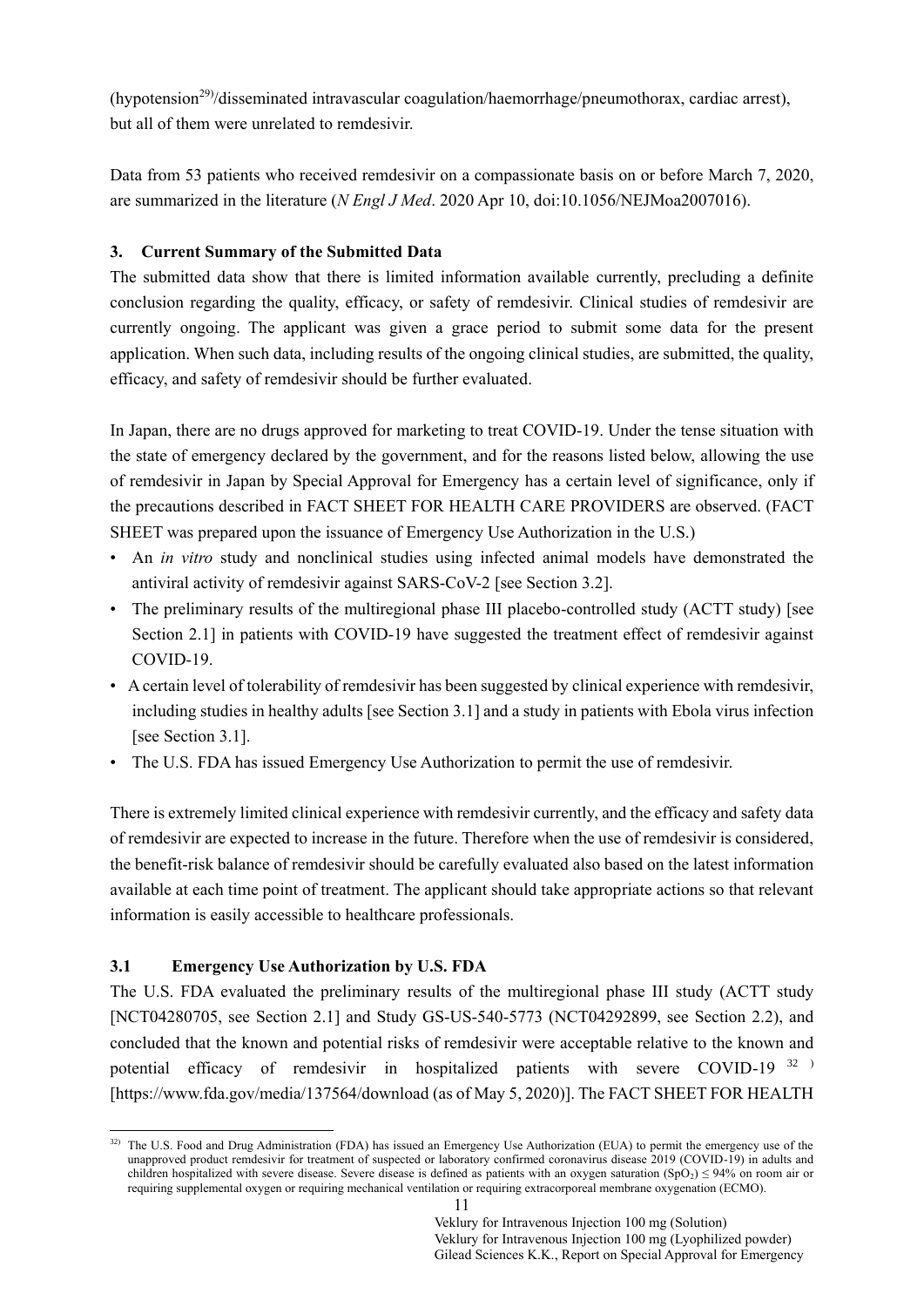CARE PROVIDERS [\[https://www.fda.gov/media/137566/download](https://www.fda.gov/media/137566/download) (as of May 5, 2020)], which is prepared for a product given Emergency Use Authorization, contains the following information supporting the Emergency Use Authorization for remdesivir.

- 1) Compassionate use experience of remdesivir [see Section 2.3]
- 2) Foreign phase I studies in healthy adults (Studies GS-US-399-1812, GS-US-399-1954, GS-US-399- 4231, and GS-US-399-5505)
	- Remdesivir was administered to 138 subjects. A temporary increase in AST and ALT was observed in once daily repeated administration.
- 3) A foreign phase II/III study in patients with Ebola virus infection (PALM study, *N Engl J Med.* 2019;381:2293-303, NCT03719586)
	- A randomized, open-label, parallel-group study
	- A total of 175 patients were randomized to the remdesivir group.
	- Nine patients in the remdesivir group experienced serious adverse events that were not considered due to the primary disease by the investigator of the study site or others. One of these serious adverse events was hypotension that occurred during the treatment with the starting dose (200 mg or 5 mg/kg) and led to cardiac arrest resulting in death. This event (hypotension) was considered to be causally related to remdesivir. The independent safety monitoring committee stated that it was hard to conclude whether the death was caused by the fulminant Ebola virus infection, the primary disease, or by remdesivir.

## **3.2 Efficacy**

In an *in vitro* study using human primary-cultured airway epithelial cells, remdesivir showed an antiviral activity against a clinical isolate of SARS-CoV-2 (50% effective concentration  $[EC_{50}]$ : 9.9 nmol/L). In rhesus monkeys infected with SARS-CoV-2, remdesivir improved clinical signs of respiratory disease and decreased viral RNA load in the lung. Thus, remdesivir has been shown to be effective against SARS-CoV-2 non-clinically.

As for clinical studies, the preliminary results from the multiregional phase III study (Study GS-US-540-5773, NCT04292899) [see Section 2.2] cannot be fully interpreted because the study has no control (e.g., placebo) group. Whereas, in the placebo-controlled, multiregional phase III study (ACTT study, NCT04280705) [see Section 2.1], a preliminary analysis showed that the median time to recovery was 11 days in the remdesivir group versus 15 days in the placebo group (hazard ratio 1.31 [95% CI: 1.12, 1.54; *P* < 0.001]), and that mortality was 8.0% for the remdesivir group and 11.6% for the placebo group  $(P = 0.059)$ . These results suggest the clinical efficacy of remdesivir. On the other hand, in a clinical study in China (NCT04257656, *Lancet*. 2020 Apr 29 https://doi.org/10.1016/S0140-6736(20)31022-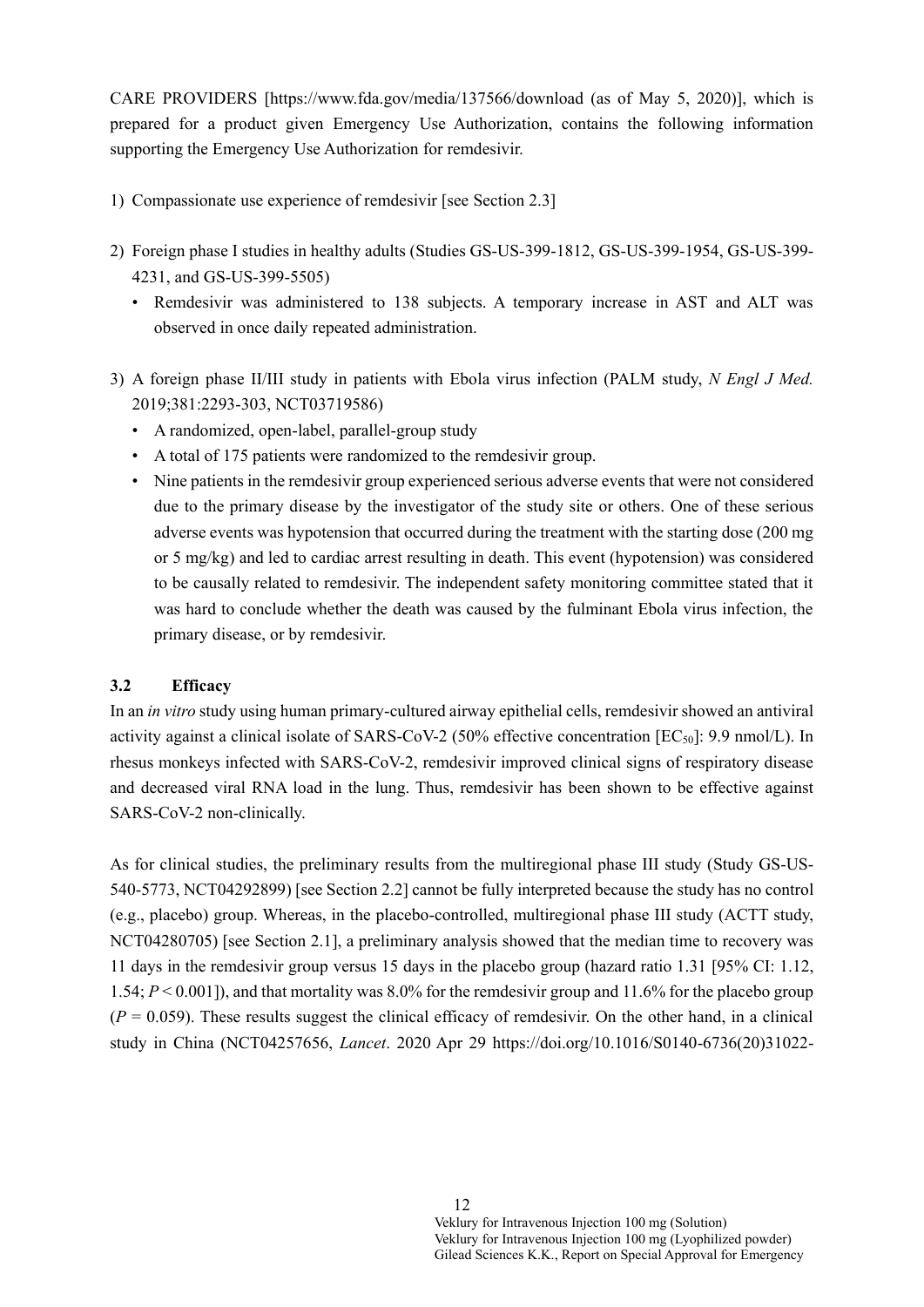$9)$ <sup>33)</sup> conducted according to a placebo-controlled design as with the ACTT study, the median time (first quartile, third quartile) to clinical improvement<sup>34)</sup> within 28 days after randomization was 21 [13.0, 28.0] days in the remdesivir group and 23 [15.0, 28.0] days in the placebo group, with a hazard ratio of 1.23 [95% CI: 0.87, 1.75]. According to the authors, since this study was prematurely terminated because of the failure to enroll the planned number of patients due to a change in the study environment, its results might not be enough for appropriately evaluating the usefulness of remdesivir. (*Lancet*. 2020 April 29 https://doi.org/10.1016/S0140-6736(20)31023-0)). In view of the above, no definite conclusion can be drawn regarding the effectiveness of remdesivir currently. More rigorous evaluation awaits the results of ongoing clinical studies. When new efficacy data become available from the ongoing or future clinical studies, etc., the applicant should promptly submit the data and provide healthcare professionals with information necessary for the proper use of remdesivir.

No *in vitro* studies have been conducted on the emergence of SARS-CoV-2 strains resistant to remdesivir. Also, no clinical data are available currently on the emergence of resistant SARS-CoV-2 strains with reduced susceptibility to remdesivir. On the other hand, in an *in vitro* study on resistance acquisition against remdesivir using mouse hepatitis virus, a rodent coronavirus, mutations were observed in the amino acids of RNA-dependent RNA polymerase, resulting in decreased susceptibility to remdesivir. This finding suggests the possibility that similar mutations may occur in the polymerase region of SARS-CoV-2, resulting in a change in the susceptibility to remdesivir. Since the presence or absence of resistance acquisition may provide important information on the efficacy of remdesivir, such information should be continuously collected from published reports as well as from studies after the market launch, and newly obtained information should be promptly provided to healthcare professionals.

#### **3.3 Safety**

-

The safety data of remdesivir is extremely limited, precluding a conclusion on the safety profiles of remdesivir, including those in the Japanese population. Healthcare professionals should be advised to follow the precautions described in FACT SHEET FOR HEALTH CARE PROVIDERS, which was prepared upon the issuance of Emergency Use Authorization. They should also be appropriately informed of the issues described in the following sections. The applicant should, after the market launch, continue to collect the safety data of remdesivir and provide newly obtained information to healthcare professionals promptly and appropriately.

<sup>33)</sup> The outline of the clinical study was as follows:

<sup>•</sup> Placebo-controlled, randomized, double-blind study in which 237 patients were assigned to the remdesivir group or placebo group at a 2:1 ratio.

<sup>•</sup> Main inclusion criteria: Patients aged ≥18 years, PCR positive for SARS-CoV-2, pneumonia (chest imaging, oxygen saturation ≤94% [on room air], or P/F ratio  $\leq$ 300 mgHg), within 12 days after the onset of symptoms.

<sup>•</sup> Main exclusion criteria: Pregnancy, breast-feeding, hepatic cirrhosis, ALT or AST >5 times the upper limit of normal, eGFR <30 mL/min/1.73 m<sup>2</sup>, renal replacement therapy, hemodialysis, peritoneal dialysis, anticipated transfer to another hospital within 72 hours.

<sup>•</sup> Dosage regimen: Remdesivir (200 mg) or placebo was administered intravenously on Day 1, followed by once-daily intravenous administration of remdesivir (100 mg) or placebo from Days 2 through 10.

<sup>•</sup> Others: Co-administration of lopinavir/ritonavir was permitted.

<sup>34)</sup> Clinical improvement was defined as a ≥2-point improvement in the following 6-point ordinal scale, or live discharge from the hospital, whichever came first: (1) Discharged or having reached discharge criteria, (2) hospitalized but not requiring oxygen therapy, (3) hospitalized for oxygen therapy (but not requiring non-invasive ventilation or high-flow oxygen therapy), (4) hospitalized for non-invasive ventilation or high-flow oxygen therapy, (5) hospitalized for ECMO or invasive mechanical ventilation, and (6) death.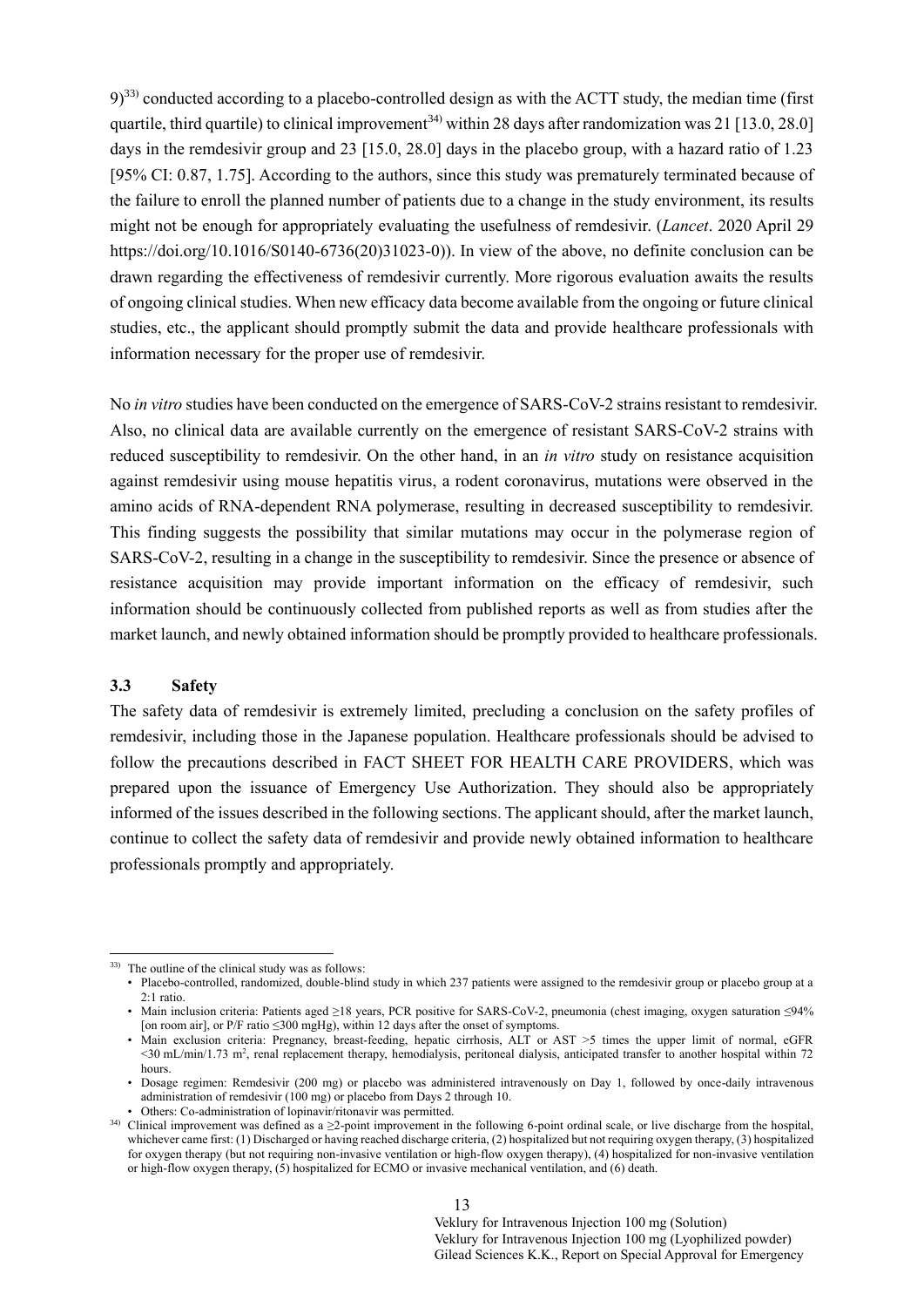## **3.3.1 Administration to patients with liver disorder or hepatic impairment**

In foreign phase I studies in healthy adults (Studies GS-US-399-1954<sup>35)</sup> and GS-US-399-5505<sup>36)</sup>), AST increase and ALT increase of Grade 1 and 2 occurred,<sup>37)</sup> but resolved after treatment discontinuation. Table 9 shows Grade ≥3 liver function test abnormal observed in the multiregional phase III study (Study GS-US-540-5773). There were no events related to Grade ≥3 hepatic dysfunction.

|                 |         | 5-day treatment | 10-day treatment | Total        |
|-----------------|---------|-----------------|------------------|--------------|
| <b>ALT</b>      | Grade 3 | 8/194(4)        | 11/191(6)        | 19/385(5)    |
|                 | Grade 4 | 4/194(2)        | 5/191(3)         | 9/385(2)     |
| <b>AST</b>      | Grade 3 | 11/194(6)       | 7/190(4)         | 18/384(5)    |
|                 | Grade 4 | 3/194(2)        | 4/190(2)         | 7/384(2)     |
| Total bilirubin | Grade 3 | 1/193 (1)       | 3/190(2)         | 4/383(1)     |
|                 | Grade 4 |                 | 1/190(1)         | $1/383$ (<1) |

|  |  |  | Table 9. Grade ≥3 liver function test abnormal in multiregional phase III study (Study GS-US-540-5773) |  |
|--|--|--|--------------------------------------------------------------------------------------------------------|--|
|  |  |  |                                                                                                        |  |

n/N (%)

1

In the foreign phase II/III study (PALM study, NCT03719586) in patients with Ebola virus infection, neither serious liver function test abnormal nor hepatic function-related events were reported in 175 patients who had been assigned to the remdesivir group.

In the compassionate use experience of remdesivir [see Section 2.3], liver function test abnormal was reported in 11.7% (19 of 163) of patients. The time to occurrence of the abnormality from the initial dose of remdesivir was 1 to 16 days. Of the 19 patients, 4 discontinued remdesivir due to liver function test abnormal on Day 5 after the start of treatment according to the pre-specified rule. Serious hepatic dysfunction-related events were reported in 7 patients. Serious blood bilirubin increased was reported in seriously ill patients with septic shock or multiorgan failure. Hyperbilirubinaemia or other adverse events suggestive of hepatic dysfunction were not reported in other patients.

The exclusion criteria for clinical studies include patients with AST or ALT >5 times the upper limit of normal.

Thus, remdesivir may cause liver disorder. In light of these observations, physicians should be advised to use caution in administering remdesivir to patients with liver disorder or hepatic impairment.

## **3.3.2 Administration to patients with renal disorder or renal impairment**

Repeated administration of remdesivir to rats and rhesus monkeys caused degeneration/necrosis of renal tubules at dose levels below clinical exposure, whereas no such findings were observed in cynomolgus monkeys after repeated administration. In clinical studies in healthy adults (a clinical study administering up to 225 mg remdesivir intravenously in a single dose, a clinical study administering 150 mg remdesivir intravenously once daily for up to 14 days, and other studies), no kidney-related adverse events were reported. With only scarce safety data in humans available clinically, whether the renal toxicity observed in rats is relevant to humans is unclear. In compassionate use of remdesivir, renal disorders such as renal dysfunction, acute renal disorder, and renal failure were reported despite the

<sup>35)</sup> Remdesivir (150 mg) was administered once daily for 7 or 14 days.

<sup>36)</sup> Remdesivir (200 mg) was administered on Day 1, followed by once-daily administration of 100 mg from Days 2 through 5 or Days 2 through 10.

 $37)$  ALT increased up to 10 times the baseline value in a patient without hepatic impairment as a comorbidity.

<sup>14</sup>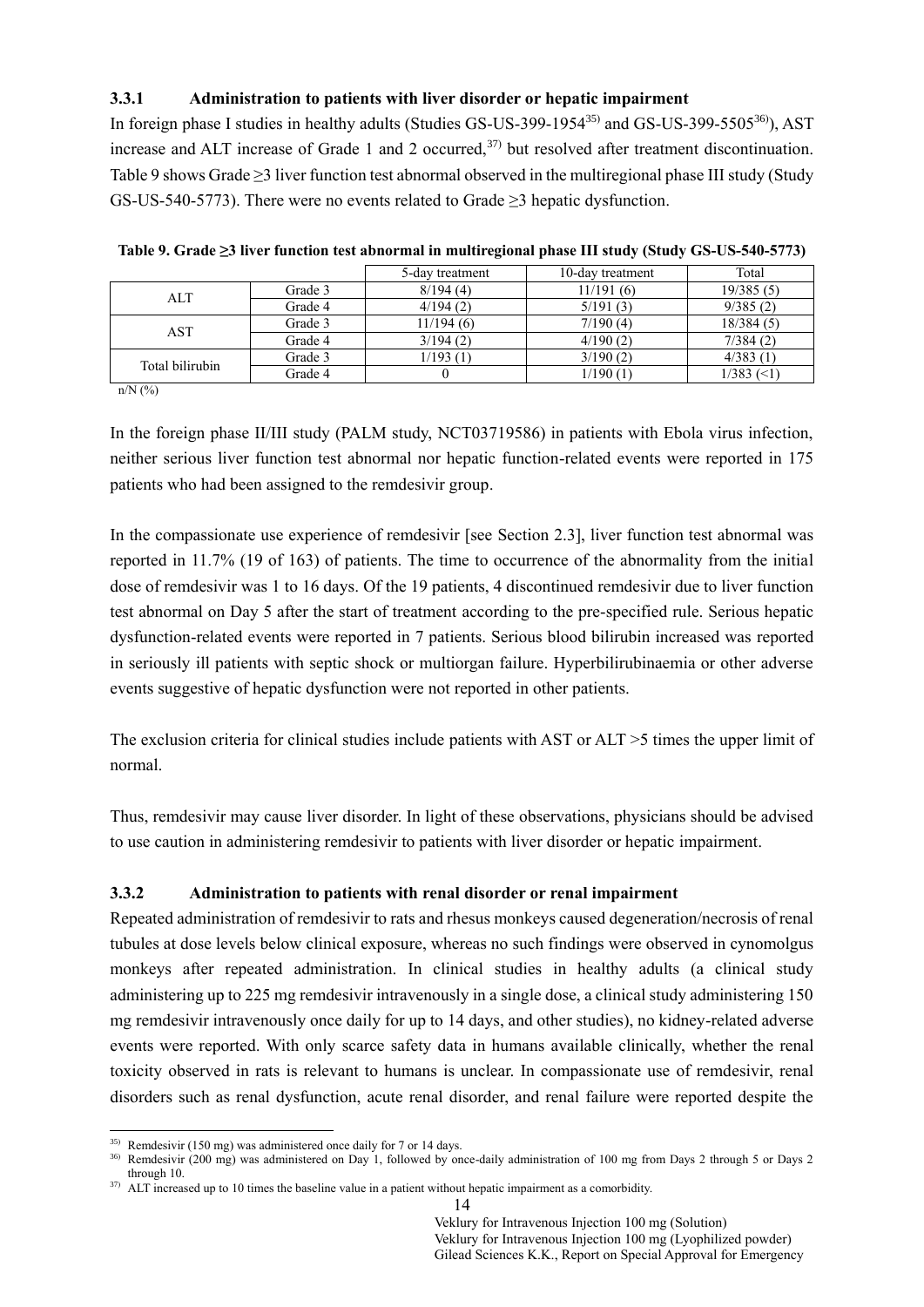renal function-related exclusion criteria, and resulted in treatment discontinuation in some of these patients. Thus, remdesivir treatment may cause serious renal disorders. Also, excipient sulfobutyletherβ-cyclodextrin sodium (SBECD) is toxic to renal tubules, and its safety is not established in patients with reduced renal function. In light of these observations, physicians should be advised to use caution in administering remdesivir to patients with renal disorder or renal impairment.

### **3.3.3 Administration to children**

Nonclinical studies did not reveal any finding of concern unique to children. However, whether to administer remdesivir to a child should be determined after comparing the benefits and risks of remdesivir, for the following reasons: (1) Renal function is immature in children, and renal toxicity is observed in nonclinical studies [see Section 3.3.2], (2) renal safety of excipient SBECD in children aged <2 years has not been established, and (3) no clinical study in children has been conducted. Remdesivir administration to children should be done carefully while systemic conditions, including renal function, are closely monitored.

### **3.3.4 Administration to pregnant or breast-feeding women**

Nonclinical studies did not detect toxicity related to fetal development or neonatal physical development. However, remdesivir therapy in pregnant women or possibly pregnant women should be considered only when the expected therapeutic benefits outweigh the possible risks associated with treatment, for the following reasons: (1) Pregnant women were excluded from the compassionate use of remdesivir,  $38$ ) and (2) no clinical studies have investigated the safety of remdesivir in pregnant women. A study of fertility and early embryonal development in rats revealed the effect of remdesivir on the number of corpus luteum and live embryo. This information should be included in the package insert for precaution.

Nonclinical studies showed transfer of remdesivir to pups through maternal milk, but no findings suggestive of safety problems were observed in pups. Nevertheless, remdesivir administration to breastfeeding women should be considered only when the expected therapeutic benefits outweigh the possible risks associated with treatment because no clinical data are available on breast-feeding women or infants.

#### **3.3.5 Others**

### **3.3.5.1 Other adverse events**

The following adverse events were reported in patients receiving remdesivir. This information should be provided appropriately to healthcare professionals.

Dizziness, pruritus generalized, infusion site extravasation, medical device site dermatitis, ecchymosis, presyncope, medical device site irritation, lipase increased (Grade 3), amylase high (Grade 1), cholesterol total increased (Grade  $\leq$ 2), low-density lipoprotein (LDL) cholesterol increased (Grade  $\leq$ 2), constipation, dyspepsia, pain in extremity, headache, nausea, vomiting, tremor, decreased appetite, ALT increased (Grade ≤2), AST increased (Grade ≤2), diarrhoea, dermatitis contact, pruritus, infusion site haemorrhage, infusion site pain, electrocardiogram T wave inversion (Grade 1), PT prolongation (Grade

<sup>1</sup> <sup>38)</sup> The applicant explained that the target patients to be treated with compassionate-use remdesivir were changed to include pregnant women and children on  $\blacksquare$ , 2000. Compassionate-use remdesivir was administered to 76 children aged <18 years and 96 pregnant women (FACT SHEET FOR HEALTH CARE PROVIDERS).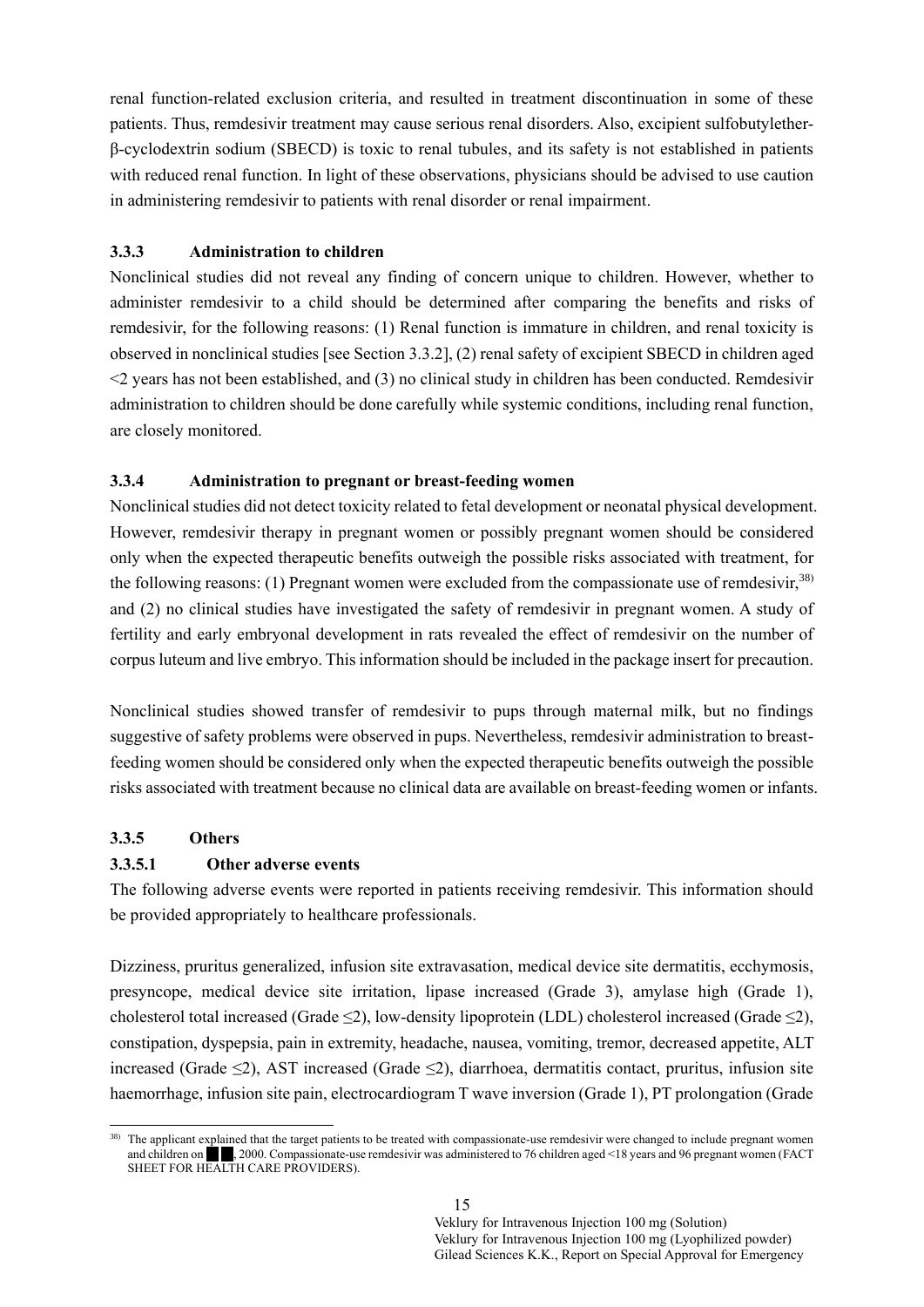1), hyperglycaemia, erythema, rhinorrhoea, serum calcium (Grade 1), potassium increased (Grade 1), and hypotension. 39)

# **3.3.5.2 Monitoring**

Only limited safety data on remdesivir are available currently. In order to detect adverse events as early as possible, it is essential to monitor clinical symptoms and laboratory data (white blood cell count, differential white blood count, hemoglobin, hematocrit, platelet count, creatinine, glucose, total bilirubin, AST, ALT, alkaline phosphatase (ALP), prothrombin time, etc.) every day during the treatment with remdesivir.

## **3.4 Actions to be taken after market launch**

Since there are only extremely limited data on the quality, efficacy, and safety of remdesivir, particularly on the efficacy and safety in Japanese patients, the following actions should be taken appropriately.

- The applicant is required to establish a system that enables prompt collection and evaluation of the efficacy and safety data of remdesivir. When learning about diseases, disorders, or death caused by remdesivir or other causes, the applicant is required to report them promptly. In particular, information on matters that are required to be reported within the period specified by Article 228-20, Paragraph 1, Item (1) of the Ministerial Ordinance for Enforcement of Pharmaceuticals and Medical Devices Act should be submitted at the earliest convenience, notwithstanding the provisions of the paragraph.
- Extremely limited data are now available on the efficacy and safety of remdesivir. As soon as results of the ongoing clinical trials and clinical studies are obtained, they should be promptly reported and published in a compiled form.
- After the market launch, the applicant is required to promptly collect the efficacy and safety data of remdesivir (e.g., adverse drug reaction information) from all patients treated with remdesivir, wherever possible, until data are gathered from a certain number of patients, and to take necessary actions to ensure the proper use of remdesivir.
- The applicant is required to take actions so that the updated efficacy and safety information on remdesivir is easily accessible to healthcare professionals.
- After the completion of the Early Post-marketing Phase Vigilance, the applicant is required to continue to conduct pharmacovigilance activities and risk minimization activities similar to the Early Post-marketing Phase Vigilance, until safety evaluation of remdesivir in Japan is completed to a sufficient extent.
- The applicant is required to take necessary actions to ensure that healthcare professionals and patients (or their legally acceptable representatives) who use remdesivir are informed and understand that remdesivir has been granted Special Approval for Emergency and the objectives of said approval.
- The applicant is required to request that physicians administer remdesivir only to patients considered eligible for treatment with remdesivir who, or whose legally acceptable representatives, have been provided with the efficacy and safety information of remdesivir in written form, and who have provided written informed consent before the treatment.
- The applicant is required to collect information on the investigator-initiated clinical trial (ACTT study, NCT04280705) as well and evaluate its data and take other appropriate actions.

<sup>1</sup> <sup>39)</sup> Hypotension resulting in fatal cardiac arrest was reported in a patient with Ebola virus infection after remdesivir administration.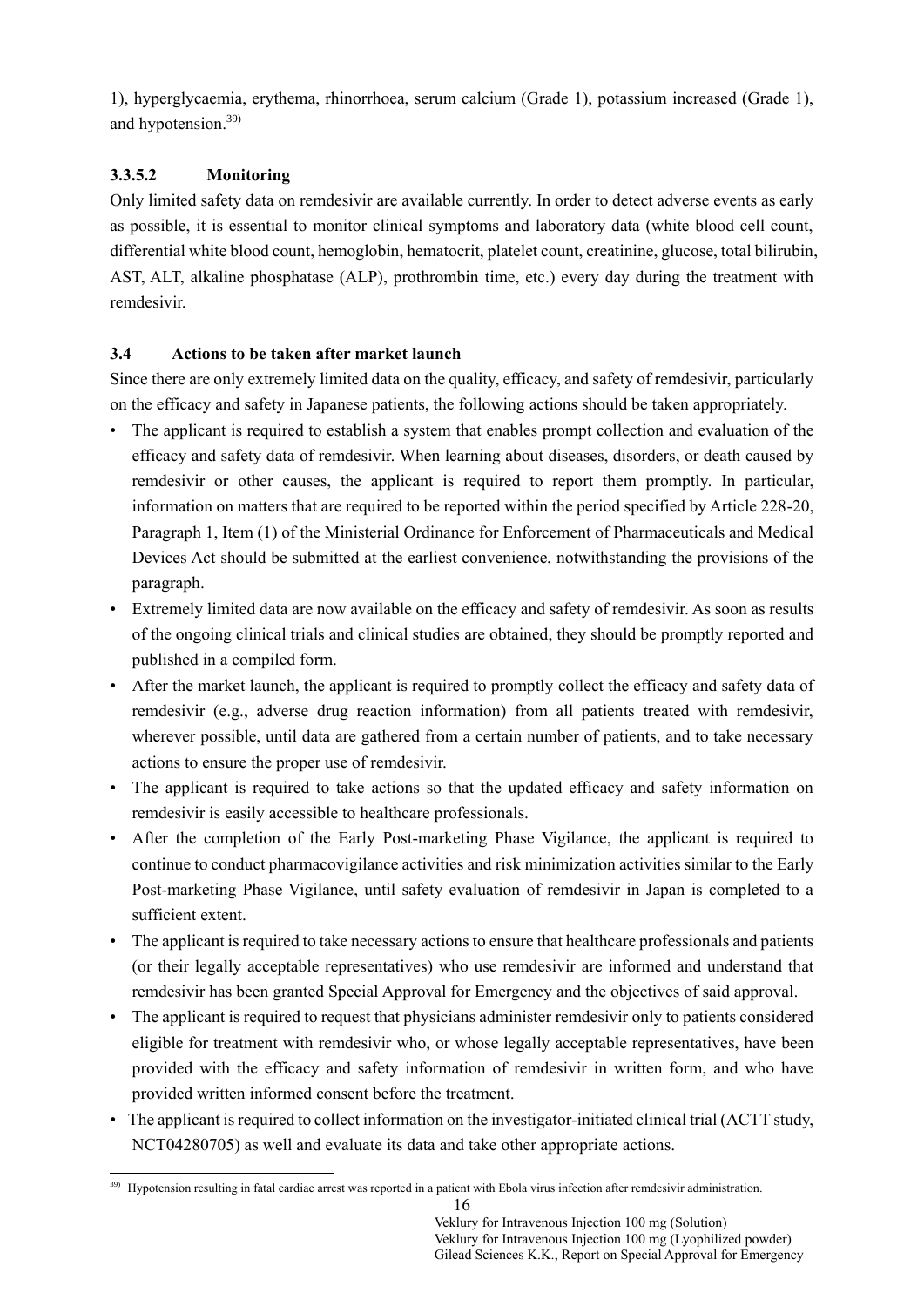### **3.5 Indication and dosage and administration**

Remdesivir should be granted Special Approval for Emergency only with the approval conditions listed below. The indication and dosage and administration should be determined based on the contents of FACT SHEET FOR HEALTH CARE PROVIDERS prepared for the Emergency Use Authorization by the U.S. FDA, as shown below. The only dosage investigated was that used in clinical studies of remdesivir in adult patients with COVID-19. Remdesivir should be used within the range of said dosage. It should be kept in mind that the optimal dosage for remdesivir may be determined based on the information to be obtained in the future. The dosage and administration in children have been determined based on the plasma remdesivir concentration over time in children predicted by modeling and simulation, and the model includes the age group with no available clinical data on remdesivir. Whether to administer remdesivir to a child should be judged by comparing the benefits and risks based on the latest information.

### **Indication**

Disease caused by SARS-CoV-2 infection (COVID-19)

#### **Dosage and Administration**

The usual dosage for adults and children weighing ≥40 kg is 200 mg of remdesivir infused intravenously on Day 1, followed by once-daily intravenous infusion of 100 mg from Day 2 onward.

The usual dosage for children weighing  $\geq 3.5$  kg and <40 kg is 5 mg/kg of remdesivir infused intravenously on Day 1, followed by once-daily intravenous infusion of 2.5 mg/kg from Day 2 onward.

The total duration of remdesivir therapy is  $\leq$ 10 days.

### **Approval Conditions and Other Requirements**

- 1) The applicant is obliged to fulfill the following duties set forth in each item of Article 28 of the Cabinet Order for Enforcement of the Pharmaceuticals and Medical Devices Act, pursuant to the provisions of Article 14-3, Paragraph 2 of the Pharmaceuticals and Medical Devices Act.
	- (1)Matters related to Item (1)

Extremely limited data are now available on the efficacy and safety of the product. As soon as results of the ongoing clinical trials and clinical studies are obtained, they should be promptly reported in a compiled form.

(2)Matters related to Item (2)

When learning about diseases, disorders, or death suspected to be caused by the product or other causes, the applicant is required to report them promptly.

(3)Matters related to Item (3)

The applicant is required to take necessary actions to ensure that healthcare professionals and patients (or their legally acceptable representatives) who use the product are informed and understand that the product has been granted Special Approval for Emergency and the objectives of said approval.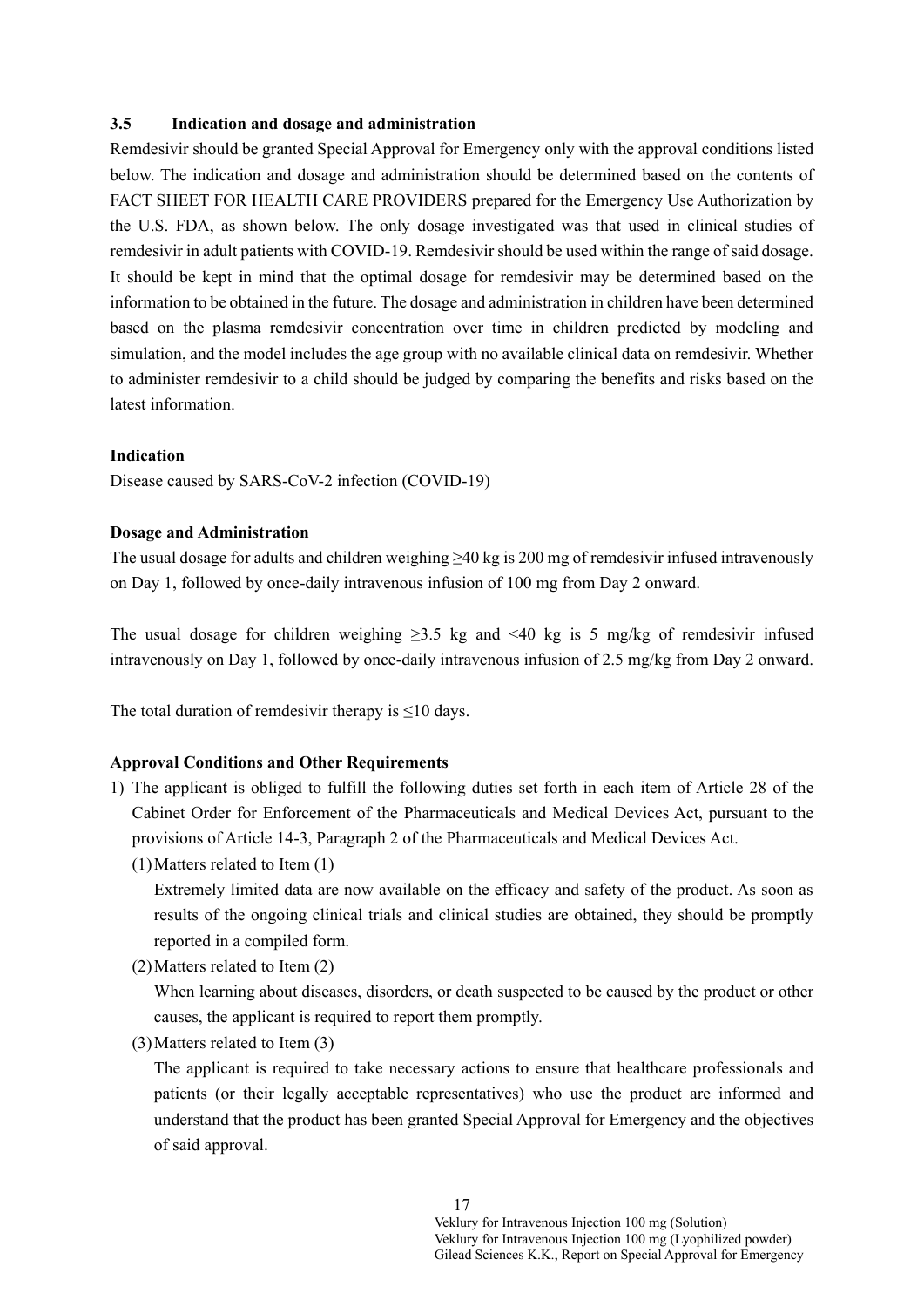(4)Matters related to Item (4)

The applicant is required to report the parties to whom the product has been sold or provided and the quantity sold or provided per party.

- 2) The product is approved with the following conditions, based on the provisions of Article 79, Paragraph 1 of the Pharmaceuticals and Medical Devices Act:
	- (1)The applicant is required to develop and appropriately implement a risk management plan.
	- (2)The product is granted Special Approval for Emergency, in accordance with the provision in Article 14-3, Paragraph 1 of the Pharmaceuticals and Medical Devices Act. There is extremely limited clinical experience with the product. Therefore, after the market launch, the applicant is required to promptly collect the efficacy and safety data of the product (e.g., adverse drug reaction information) from all patients treated with the product, wherever possible, until data are gathered from a certain number of patients, and to take necessary actions to ensure the proper use of the product. The applicant is also required to periodically report the information obtained.
	- (3)The applicant is required to take actions necessary for the proper use of the product, based on the results of an additional safety assessment of the product.
	- (4)The applicant is required to take actions so that the updated efficacy and safety information on the product is easily accessible to healthcare professionals.
	- (5)The applicant is required to request that physicians administer the product only to patients considered eligible for treatment with the product who, or whose legally acceptable representatives, have been provided with the efficacy and safety information of the product in written form, and who have provided written informed consent before the treatment.
	- (6)Under Article 41 of the Ministerial Ordinance for Enforcement of the Pharmaceuticals and Medical Devices Act (Ministry of Health and Welfare [MHW] Ordinance No.1 of 1961), the grace period for data submission is 9 months after the approval. The applicant is required to submit results of the currently ongoing clinical studies at the earliest convenience when they become available. The applicant is also required to submit other data to Pharmaceuticals and Medical Devices Agency (PMDA) at the latest within 9 months after the approval. If newly submitted data, etc., necessitate any change in the approved product information, a change in the approved product information may be ordered in accordance with the provision in Article 74-2, Paragraph 3 of the Pharmaceuticals and Medical Devices Act.
- 3) The product is approved based on Article 14-3, Paragraph 1 of the Pharmaceuticals and Medical Devices Act. The approval may be withdrawn in accordance with the provision in Article 75-3 of the Act in a case where (1) the product does not conform to any Item of Article 14-3, Paragraph 1 of the Act or (2) the withdrawal is necessary to prevent the emergence or expansion of public health risks.